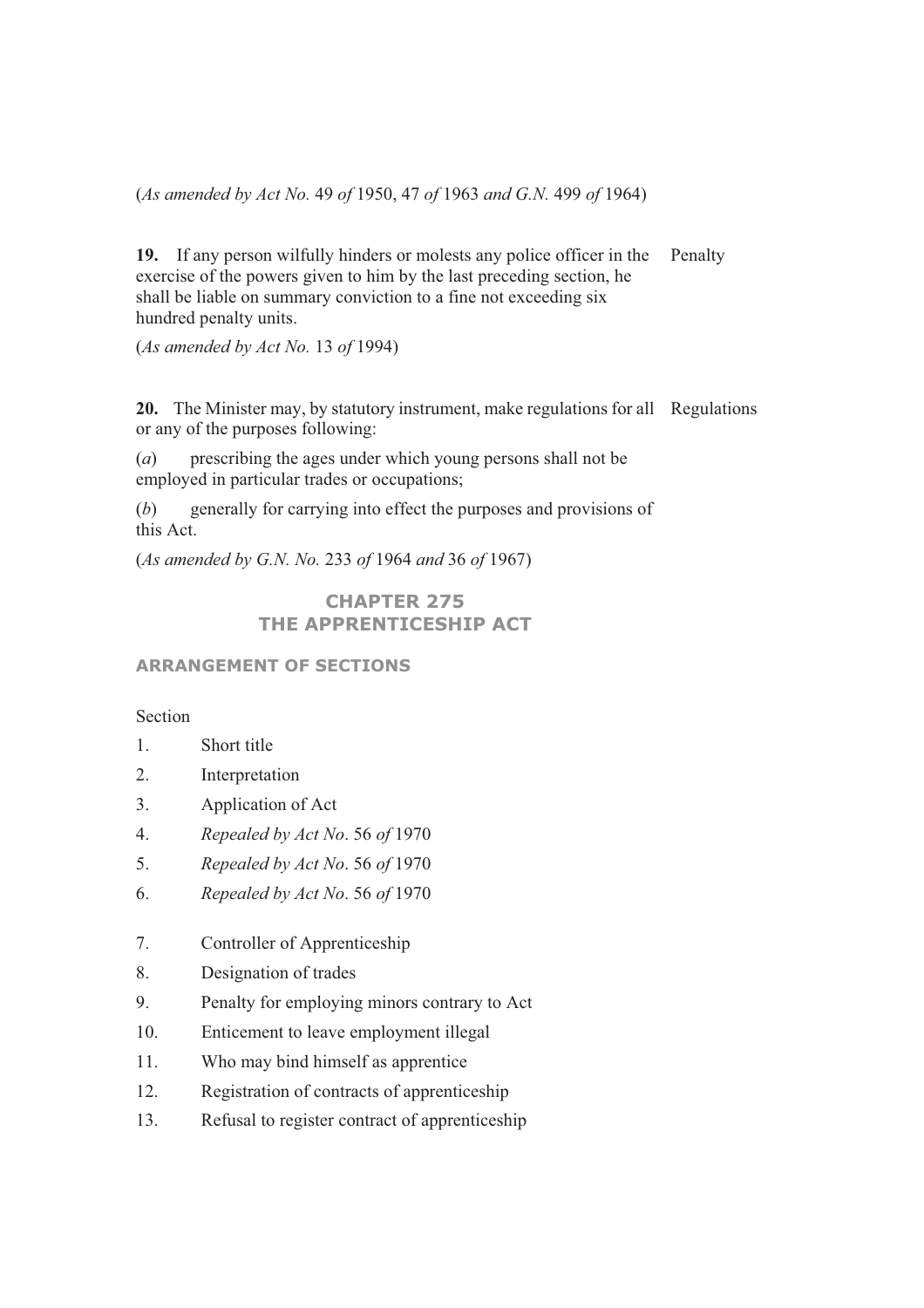- 14. Existing contract of apprenticeship
- 15. Transfer of contracts
- 16. Suspension of apprentice
- 17. Rescission of contracts of apprenticeship
- 18. Modification of contracts of apprenticeship
- 19. Appeals to Minister
- 20. Appointment of inspectors
- 21. Powers of inspectors
- 22. Secrecy to be observed
- 23. Regulations
- 24. Spent
- 25. Offences
- 26. Acts or omissions by managers, agents or employees
- 27. Exemption by Minister
- 28. Repeal and savings

## **CHAPTER 275**

| <b>APPRENTICESHIP</b>                                                                                                                               | 36 of 1964<br>56 of 1970 |
|-----------------------------------------------------------------------------------------------------------------------------------------------------|--------------------------|
| An Act to regulate the employment of apprentices in various trades; to                                                                              | 13 of 1994               |
| provide for the registration, transfer, modification and rescission of                                                                              | Government               |
| contracts of apprenticeship; to provide for the appointment of inspectors                                                                           | <i>Notice</i>            |
| and to specify their powers; to provide for the making of regulations;<br>and to provide for matters incidental to or connected with the foregoing. | 497 of 1964              |
| [ $3rd$ September, 1965]                                                                                                                            |                          |

| 1. This Act may be cited as the Apprenticeship Act.                                                                       | Short title    |
|---------------------------------------------------------------------------------------------------------------------------|----------------|
| 2. In this Act, unless the context otherwise requires-                                                                    | Interpretation |
| "apprentice" means any person employed under a contract of<br>apprenticeship registered under section twelve or fourteen; |                |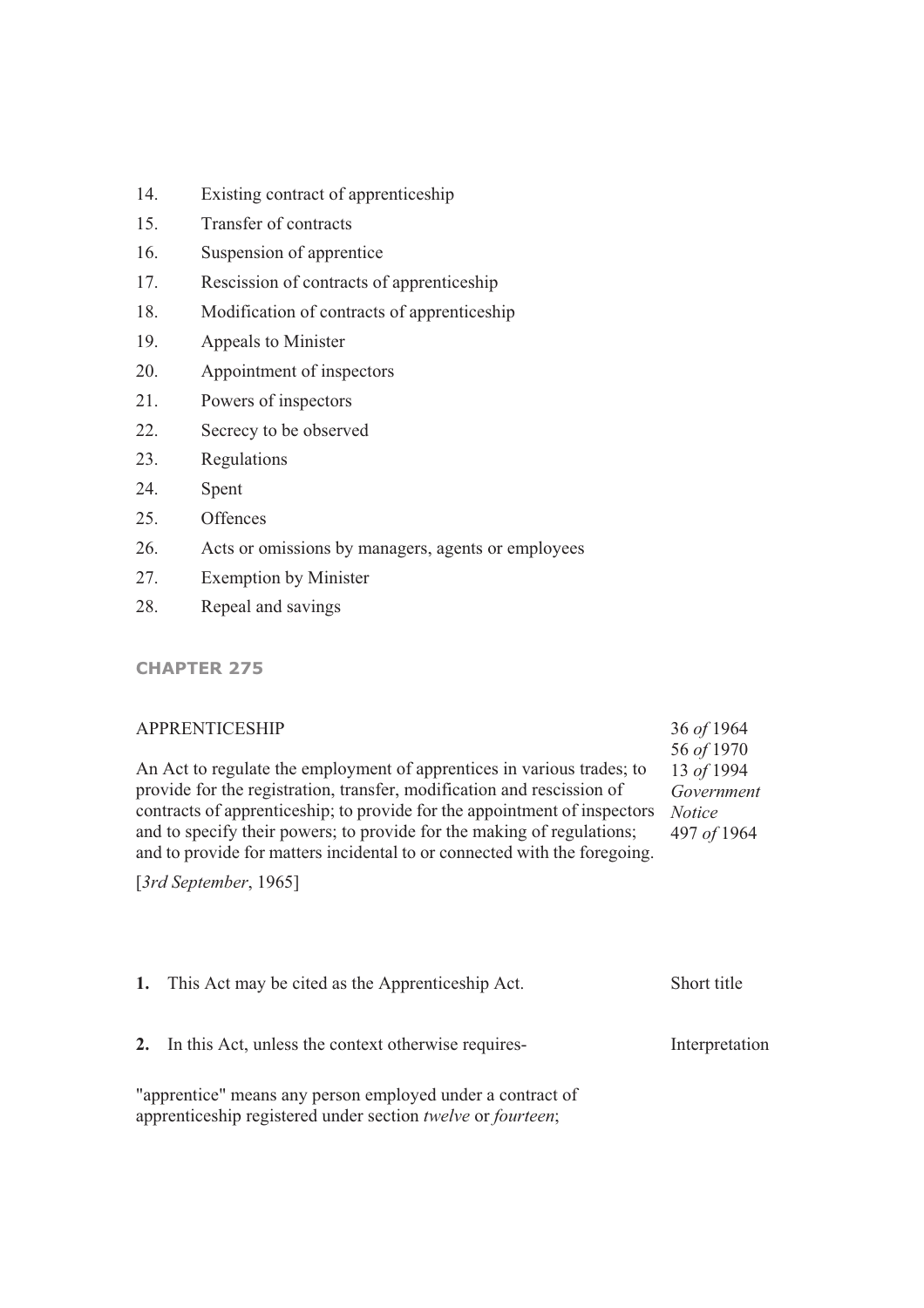"Controller" means the Controller of Apprenticeship appointed in pursuance of section *seven*;

"designated trade" means any trade designated under subsection (1) of section *eight*, or, if the Minister has defined any such trade under paragraph (*b*) or subsection (1) of section *eight*, such trade as so defined;

"employer" means any person who employs any apprentice or who employs or provides work for any minor in any designated trade;

"guardian" includes, in the case of a minor who has no guardian, or who has no guardian who is able to assist him, a person who, with the approval of the Controller, acts as or in the place of the guardian of the minor;

"industry" includes any class of undertaking and any section or portion of an industry and any group of industries;

"inspector" means an inspector appointed under section *twenty*;

"minor" means any person under the age of twenty-one years;

"trade" includes any branch of a trade and any group of trades or branches of trades.

**3.** (1) This Act shall not apply to- Application of

Act

(*a*) any student at a university, university college, technical college or school, specified by the Minister, who works in a designated trade during vacations in order to obtain practical experience;

(*b*) work performed in or in connection with any educational institution approved by the Minister, as part of the education or training of the persons performing it;

(*c*) any person who, having otained a diploma or degree of a university, university college or technical college, works in a designated trade in order to obtain practical experience;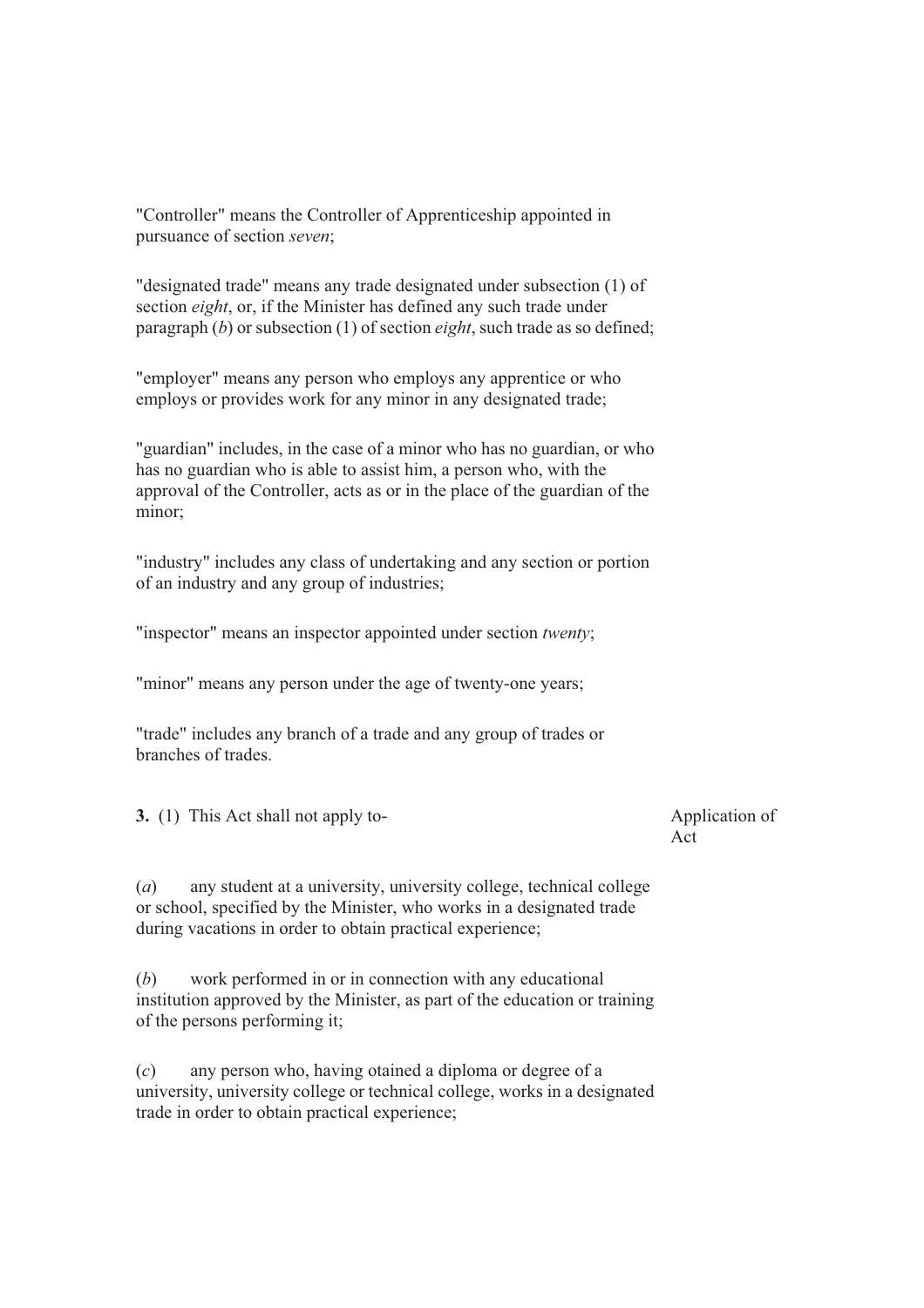(*d*) any person who is working in a designated trade as a part of his training as a pupil engineer.

**4-6.** (*Repealed by No.* 56 *of* 1970)

**7.** (1) The shall be a Controller of Apprenticeship who shall be a public officer and who shall, subject to the directions of the Minister, exercise the powers conferred and carry out the duties imposed on the Controller by this Act or any other law and perform such other duties as the Minister may from time to time assign to him. Controller of Apprentice-ship

(2) The Minister may, by Gazette notice, designate such number of public officers as he deems necessary for the purpose of carrying out the provisions of this Act, and the Controller may authorise any officer so designated to perform, subject to his directions, any act which may lawfully be performed by the Controller.

(3) The provisions of the Interpretation and General Provisions Act shall apply to the power of designation under this section as it applies to the power of appointment under any written law. Cap. 2

**8.** (1) The Minister may, by statutory notice- Designation of trades

(*a*) designate any trade included in an industry as a trade in respect of which the provisions of this Act shall apply;

(*b*) define such trade by reference to the work performed therein, the operations of which it is composed or the type or class of premises upon which the work or operations are performed.

(2) The Minister may, by statutory notice, vary or revoke any designation made in pursuance of the provisions of subsection (1).

**9.** (1) No person shall, without the written permission of the Controller, employ in a designated trade any minor who is eligible for service as an apprentice under this Act for a longer period than six months, or for a period which, when added to any period or periods during which such minor has been employed in a trade, exceeds six months, unless a Penalty for employing minors contrary to Act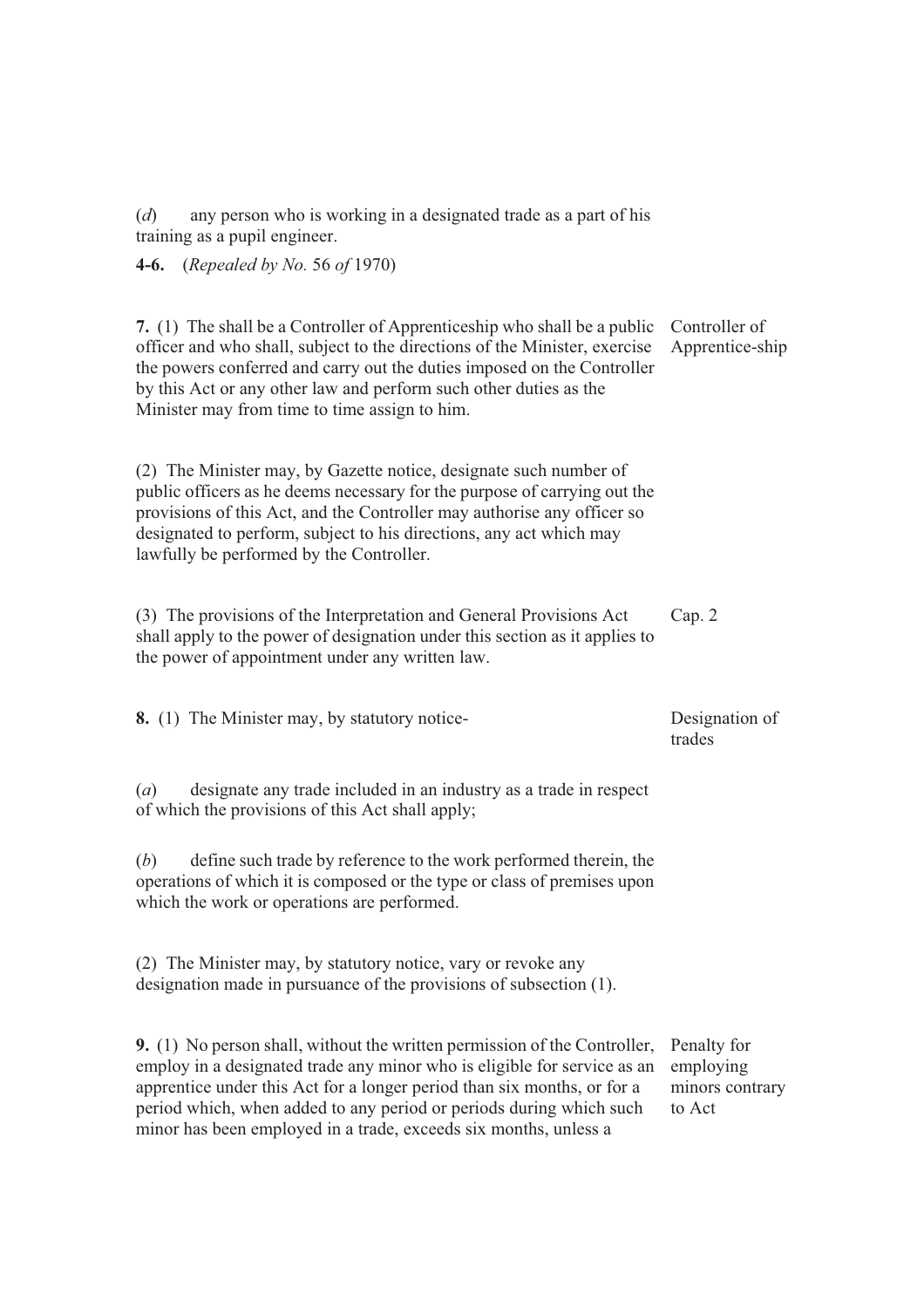contract of apprenticeship has been entered into in accordance with this Act:

Provided that any employer of an eligible minor shall inform the Controller of the employment of such person within seven days from the date of his employment.

(2) The permission of the Controller under subsection (1) may be given in respect of any individual minor or any class of minors or in respect of all minors employed in any particular class of work.

(3) Any person dissatisfied with the refusal of the Controller to grant permission under this section may appeal to the Minister within one month of the date on which the decision of the Controller is communicated to him.

| 10. Any person who-                                                                                                                                                                  | Enticement to leave<br>employment illegal |
|--------------------------------------------------------------------------------------------------------------------------------------------------------------------------------------|-------------------------------------------|
| forces or persuades or endeavours to force or persuade any<br>(a)<br>apprentice to break his contract of apprenticeship; or                                                          |                                           |
| knowing a minor to be an apprentice, persuades or entices such<br>(b)<br>minor to enter his employment;                                                                              |                                           |
| shall be guilty of an offence and liable to a fine not exceeding one<br>thousand five hundred penalty units or to imprisonment for a period not<br>exceeding six months, or to both. |                                           |
| (As amended by Act No. 13 of 1994)                                                                                                                                                   |                                           |
| 11. (1) Any person may, subject to and in accordance with the<br>provisions of this Act, bind himself as an apprentice in any designated<br>trade, if he-                            | Who may bind<br>himself as<br>apprentice  |
| has the qualifications prescribed in respect of the designated<br>(a)<br>trade concerned;                                                                                            |                                           |
| has obtained a certificate of physical fitness, appropriate to the<br>(b)                                                                                                            |                                           |

(*c*) has attained the age prescribed in respect of the designated trade concerned; and

needs of the designated trade concerned in the prescribed form;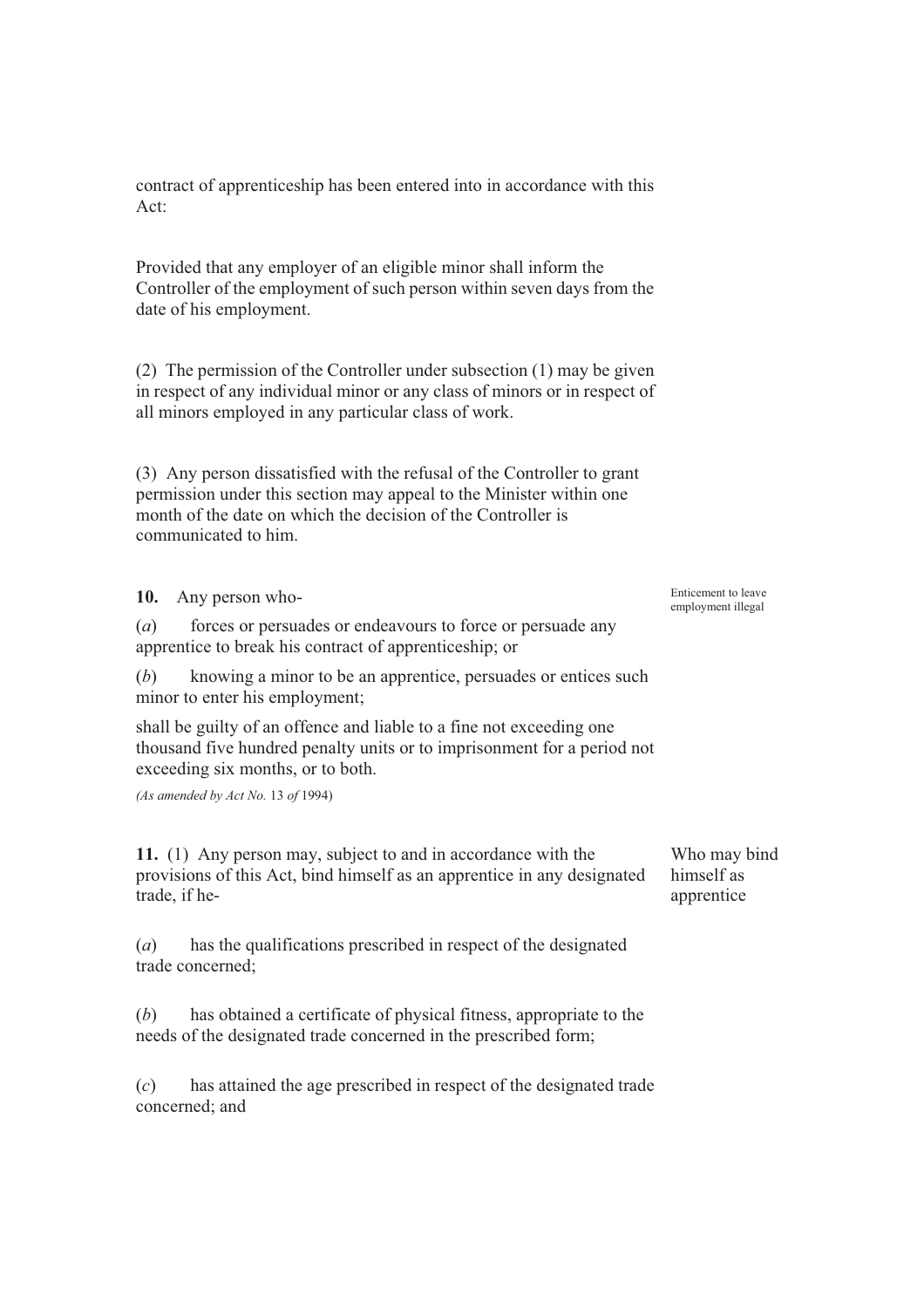(*d*) is not required by law to attend any school.

(2) If any such person is a minor he shall be assisted by his guardian and, if he is not a minor, he shall not so bind himself, except with the consent of the Controller.

(3) Any minor may so bind himself as to complete the period of apprenticeship prescribed in respect of the designated trade concerned, after his majority.

**12.** (1) No contract of apprenticeship in a designated trade made after the commencement of this Act shall be binding unless-

Registration of contracts of apprenticeship

(*a*) it is in the prescribed form;

(*b*) at the time it was entered into it was reduced to writing;

(*c*) it has been signed by or on behalf of the employer, and by the apprentice, and, in the case of a minor, by his guardian; and

(*d*) it has been registered by the Controller.

(2) The employer shall lodge the contract in the prescribed manner and within one month after the date on which it was entered into with the Controller for registration.

**13.** (1) Subject to the provisions of section *fourteen*, the Controller may refuse to register a contract of apprenticeship if in his opinion it is not in the interests of the apprentice to enter into such contract, and he may in reaching a decision have regard, in addition to any other circumstances, to the prospects of the apprentice obtaining employment in the trade concerned at the expiry of the contract.

(2) Any party to a contract of apprenticeship who is dissatisfied with the refusal of the Controller to register such contract may appeal to the Minister within one month of the date on which the decision of the Controller is communicated to him.

Refusal to register contract of apprenticeship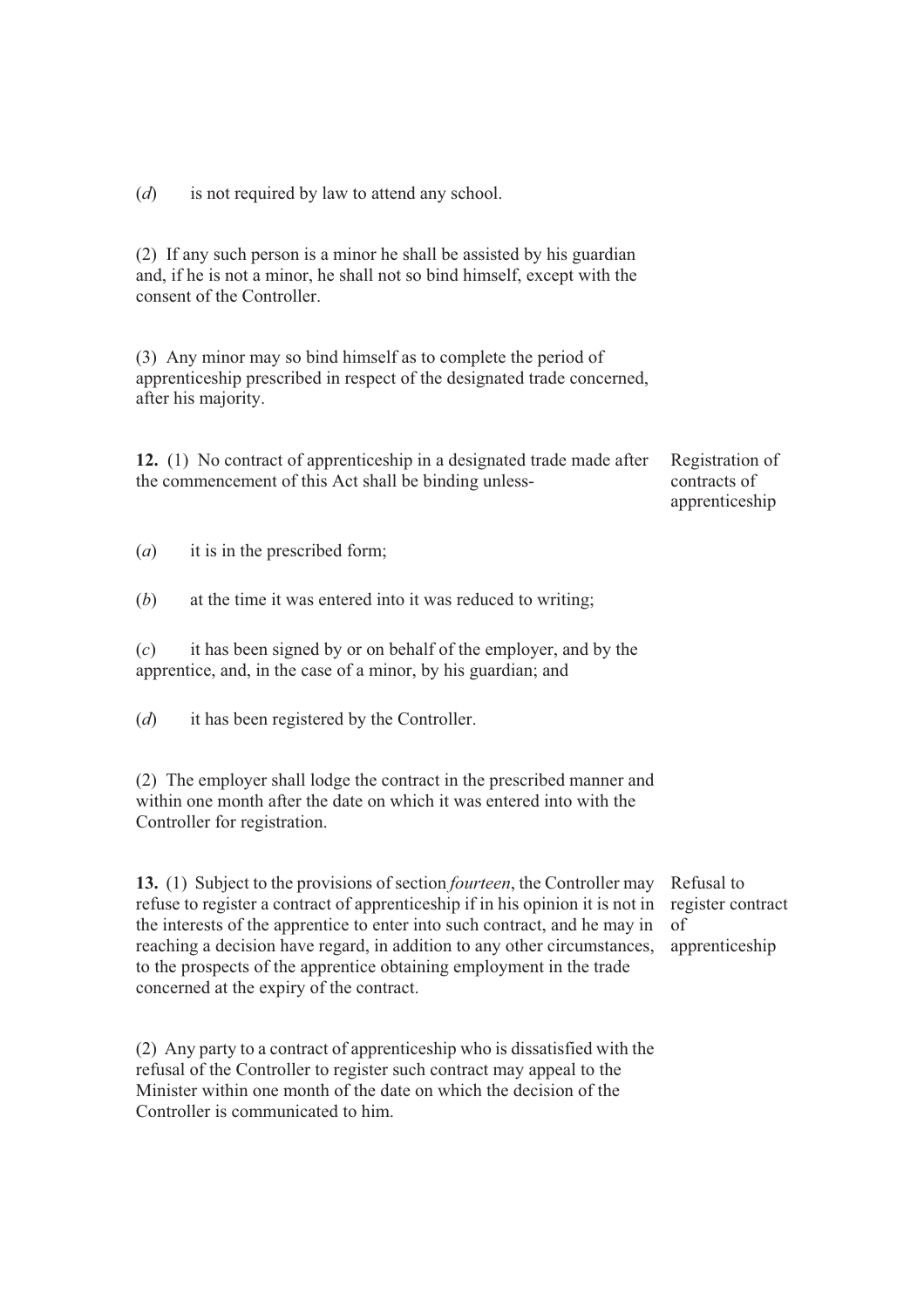**14.** Whenever a trade is designated by the Minister, the following provisions shall apply in respect of any minor employed in that trade:

(*a*) if on the date of the designation the minor is employed under a written contract of apprenticeship entered into before the date of designation-

(i) the employer shall lodge the contract in the prescribed manner within four months after the date of designation with the Controller for registration; and

(ii) the Controller shall register the contract and the provisions of this Act shall apply in respect of the contract or of the minor concerned while he is employed under the contract and for the unexpired period thereof;

(*b*) if on the date of the designation the minor has been employed in that trade continuously during a period of not less than three months immediately before the date of designation without a written contract of apprenticeship, and enters within two months after the date of designation into such a contract with his employer in accordance with the provisions of this Act and with the conditions of apprenticeship applicable to that trade and as nearly as possible in the prescribed form-

(i) the employer shall lodge the contract within one month after the date upon which it was entered into with the Controller for registration; and

(ii) the Controller shall register the contract, and the period during which the minor was employed without a written contract of apprenticeship, or any part thereof, may, with the approval of the Controller, be reckoned as part of the period of apprenticeship prescribed in respect of that trade.

**15.** (1) With the consent of the Controller, the rights and obligations of Transfer of any employer under any contract of apprenticeship may be transferred to contracts any person.

(2) Subject to the provisions of subsection (4), no such transfer shall be complete until it has been registered by the Controller.

(3) The Controller may refuse to register any transfer which, in his

Existing contract of apprenticeship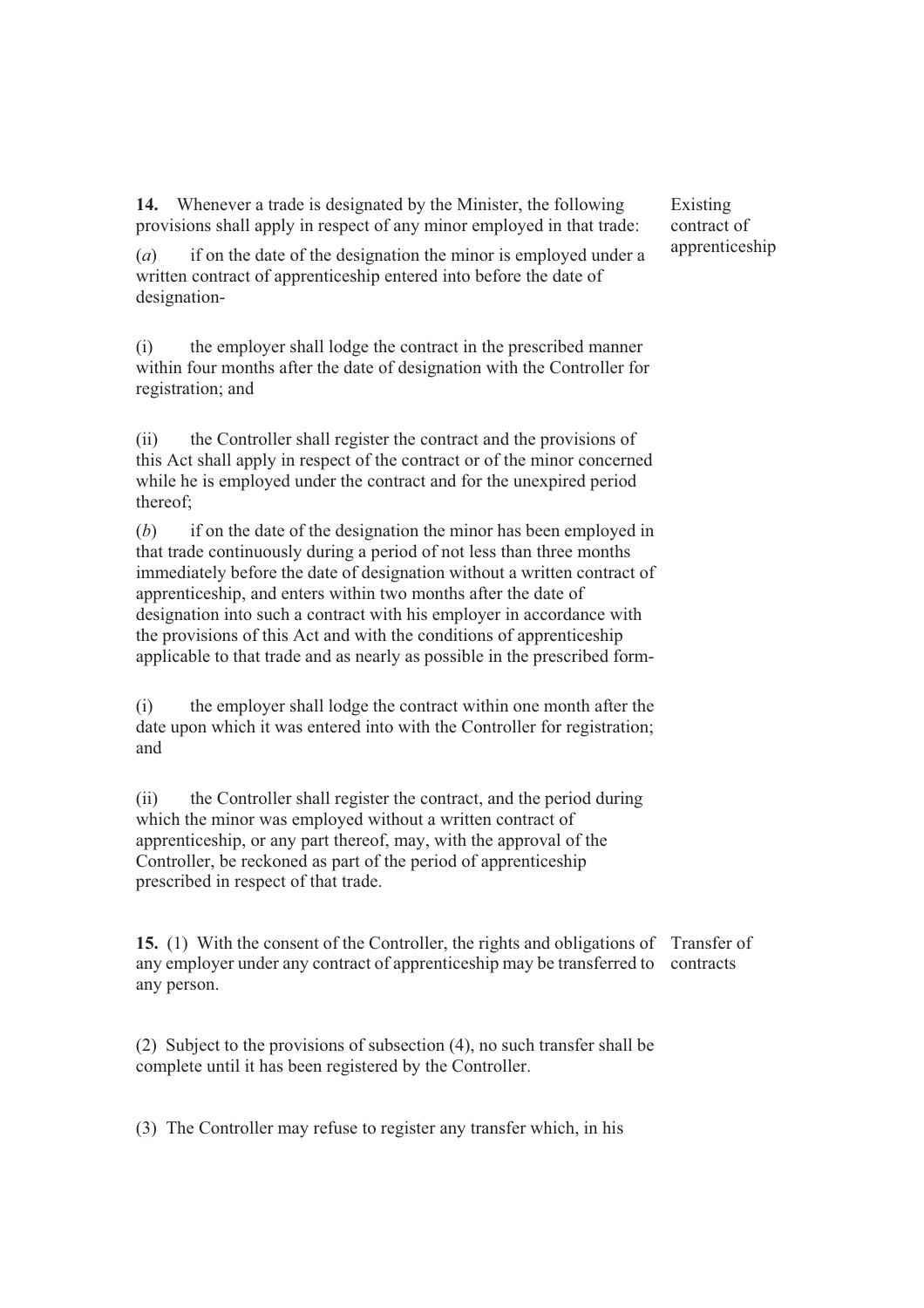opinion, is not in the interest of the apprentice, and shall refuse to register such transfer if the apprentice has not declared his acceptance of such transfer.

(4) If any person is apprenticed to a partnership, his contract of apprenticeship shall not be terminated by reason of the death of retirement of any partner if the business of the partnership is continued by another person or partnership; and the rights and obligations of the employer under the contract shall be deemed to be transferred to the person or partnership continuing the business.

(5) Where any person is apprenticed to an individual, a partnership or a company and-

(*a*) such individual dies or is adjudged bankrupt; or

(*b*) the partnership is dissolved or the estates of the partnership and the partners are adjudged bankrupt; or

(*c*) the High Court has approved an arrangement between the company and its creditors or the affairs of the company are being wound up or the company is placed under judicial management;

as the case may be, the Controller shall, after consultation with the sub-committee concerned, transfer the rights and obligations of the employer under the contract to another person.

(6) If the Controller is unable to transfer such rights and obligations within one month of his becoming aware of such death, bankruptcy, dissolution, arrangement, winding-up or being placed under judicial management, as the case may be, he shall suspend the contract of apprenticeship for a period not exceeding four months, and if at the expiry of such period of suspension the rights and obligations under the contract have not been so transferred, the contract shall be rescinded by the Controller.

(7) Where the rights and obligations of the employer under a contract have been transferred to a person or partnership in terms of subsection (4), such person or partnership shall lodge the contract, in the prescribed manner and within one month of the date of such death or retirement, with the Controller for registration of the transfer.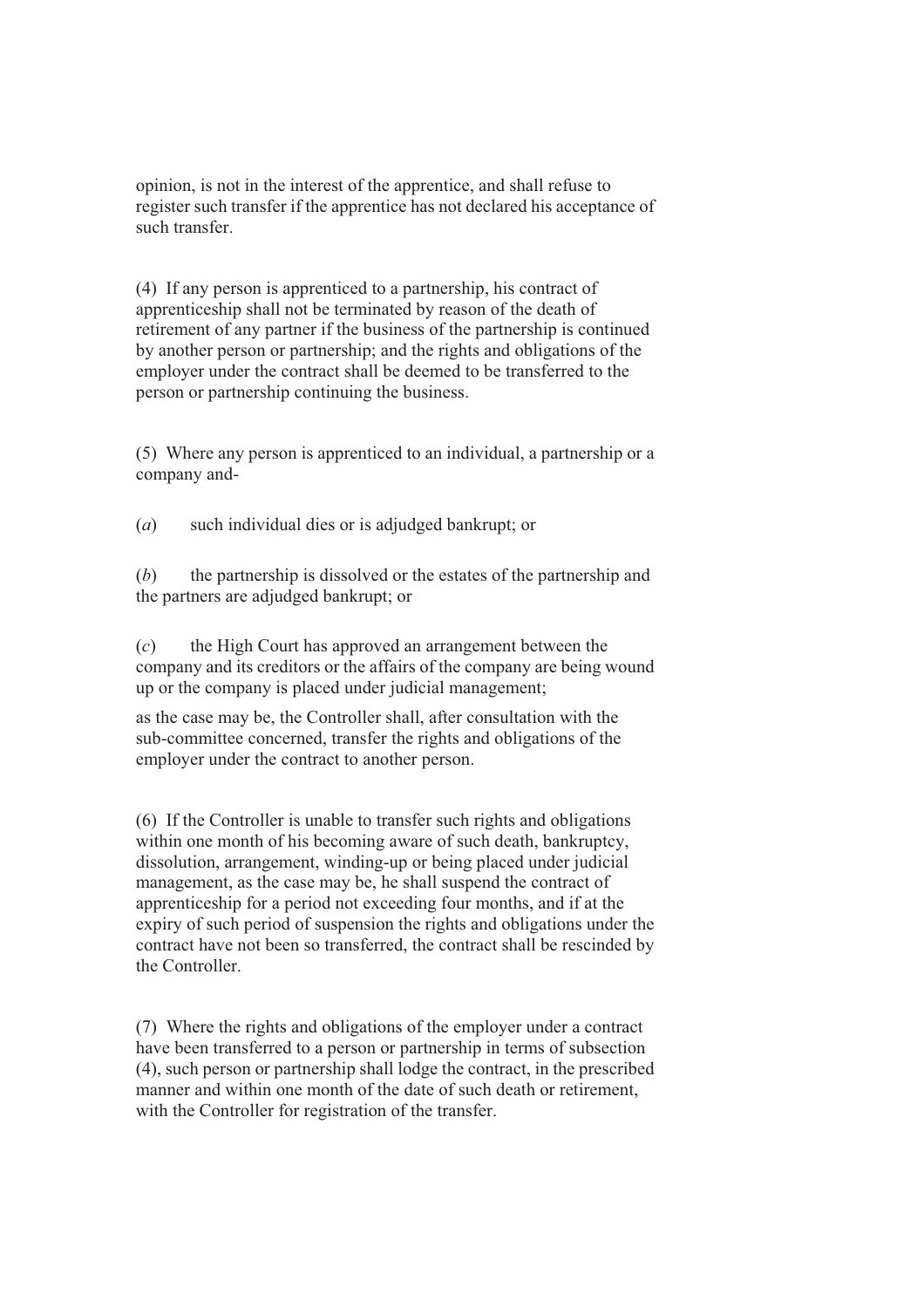(8) Any employer may, with the consent of the apprentice, apply to the Controller for the suspension of the contract of apprenticeship to enable the apprentice to proceed to any place outside the borders of Zambia for the purpose of receiving training not available within Zambia. The Controller may grant the suspension of such contract for such period and on such conditions as he may specify.

(9) Any employer who is dissatisfied with the refusal of the Controller to register the transfer of any contract of apprenticeship may appeal to the Minister within one month of the date on which the decision of the Controller is communicated to him.

**16.** (1) If an employer is satisfied that an apprentice bound to him by contract under this Act has committed a serious breach of the terms of such contract or of any conditions of apprenticeship applicable to such apprentice, he may forthwith suspend such apprentice. Suspension of apprentice

(2) An employer who has suspended an apprentice in accordance with the provisions of subsection  $(1)$  shall report the matter in writing to the Controller within seven days of the suspension, and the Controller shall thereupon investigate the circumstances and may confirm or set aside the suspension of the apprentice.

(3) If the Controller sets aside the suspension of the apprentice, the employer shall pay to the apprentice any wages withheld from him during the period of suspension.

**17.** (1) A contract of apprenticeship may be rescinded by mutual agreement of the parties thereto or by the Controller at the instance of any party thereto if he is satisfied that it is expedient so to do.

(2) The employer shall give notice to the Controller of the rescission of any contract by mutual agreement of the parties.

(3) The Controller shall not rescind any contract of apprenticeship until he has given all parties to the contract an opportunity to be heard by him or to make representations to him in writing.

Rescission of contracts of apprenticeship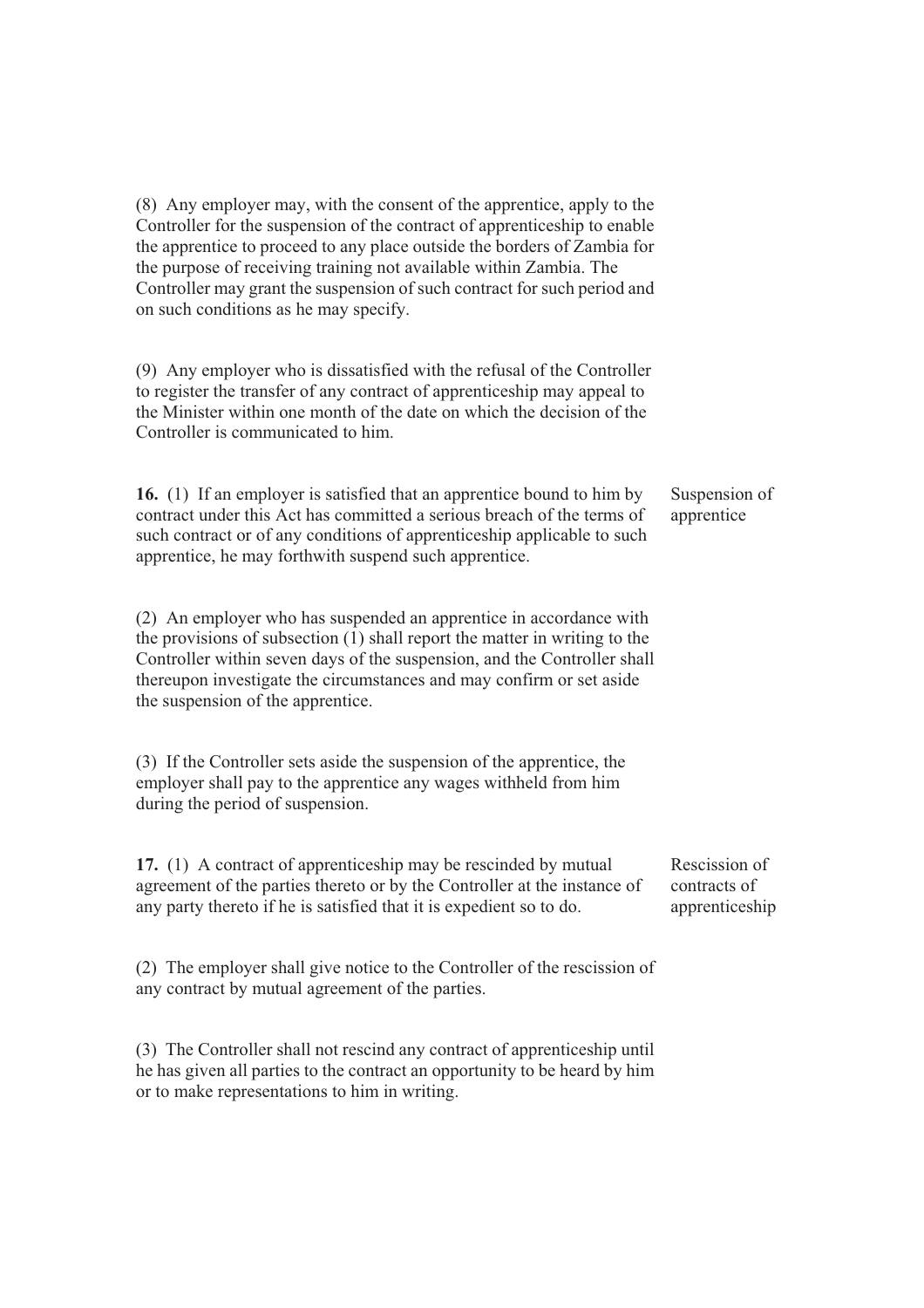(4) The Controller shall endorse on the registered copy of the contract of apprenticeship the fact that the contract has been rescinded.

| 18. (1) Whenever it appears that the facts relating to any apprentice are<br>incorrectly recorded in his contract of apprenticeship and that by reason<br>thereof prejudice is caused to a party to the contract, the Controller may,<br>if he is satisfied that it is desirable to do so on the application of the<br>prejudiced party and with the consent of the other party to the contract,<br>affix thereto a statement setting out the correct facts and the relative<br>terms of the contract as amended in con-sequence of those facts. | Modification of<br>contracts of<br>apprenticeship |
|--------------------------------------------------------------------------------------------------------------------------------------------------------------------------------------------------------------------------------------------------------------------------------------------------------------------------------------------------------------------------------------------------------------------------------------------------------------------------------------------------------------------------------------------------|---------------------------------------------------|
| (2) Any such statement shall be signed by the Controller and thereafter<br>the relative terms so set out therein shall form part of the contract of<br>apprenticeship and the Controller shall adjust his records in accordance<br>therewith.                                                                                                                                                                                                                                                                                                    |                                                   |
| 19. (1) On appeal being made to him under the provisions of this Act<br>from a decision of the Controller, the Minister may confirm the<br>Controller's decision or give such other decision as, in his opinion, the<br>Controller ought to have given.                                                                                                                                                                                                                                                                                          | Appeals to<br>Minister                            |
| (2) No appeal shall lie from a decision of the Minister on an appeal.                                                                                                                                                                                                                                                                                                                                                                                                                                                                            |                                                   |
| <b>20.</b> (1) The Minister may appoint any person to be an inspector for the<br>purposes of this Act.                                                                                                                                                                                                                                                                                                                                                                                                                                           | Appointment of<br>inspectors                      |
| (2) Every inspector shall be furnished with a certificate signed by the<br>Minister and stating that he has been appointed as an inspector.                                                                                                                                                                                                                                                                                                                                                                                                      |                                                   |
| 21.<br>An inspector may-                                                                                                                                                                                                                                                                                                                                                                                                                                                                                                                         | Powers of                                         |
| $(a)$ at any reasonable time enter upon any premises in which he has<br>reasonable cause to believe that an apprentice or minor is employed or is<br>being trained in any designated trade and take with him any interpreter<br>or other assistant or police officer;                                                                                                                                                                                                                                                                            | inspectors                                        |
| while he is upon or in the premises, or at any other time, question<br>( <i>b</i> )<br>any person who is or has been in or upon the premises, in the presence of<br>or apart from others;                                                                                                                                                                                                                                                                                                                                                        |                                                   |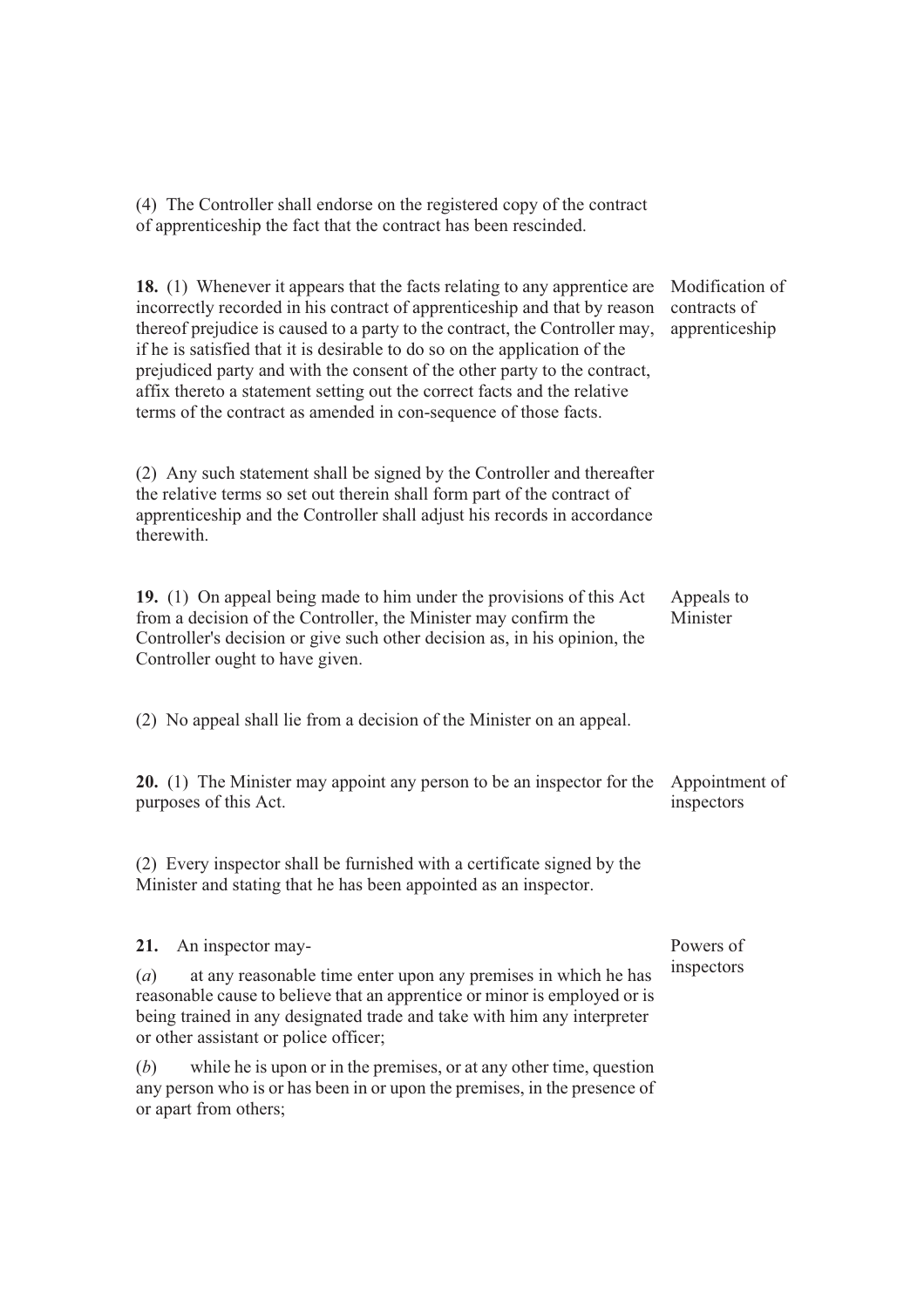(*c*) require from any such person the production then and there or at any time and place fixed by the inspector of any docu-ment being one or more of the records required under this Act to be kept by an employer, or any document relating to such records which is or has been upon or in the premises or in the possession or custody or under the control of any employer by whom the premises are occupied or used, or of any apprentice or minor employed by that employer;

(*d*) at any reasonable time and at any place require from any person who has the possession or custody or control of any such document relating to the business of any person whom he has reasonable cause to believe is or was an employer the production then and there, or at a time and place fixed by the inspector, of that document;

(*e*) examine and make extracts from and copies of all such documents and require an explanation of any entries in any such documents as in his opinion may afford evidence of any offence under this Act;

(*f*) require any apprentice or minor to appear before him at any time and place fixed by the inspector, and then and there question that apprentice or minor provided that the apprentice or minor may at his request be accompanied by a third party during such interrogation and shall be so informed by the inspector;

(*g*) require any employer to make all payments due to any apprentice or minor employed by him, in the presence of the inspector;

(*h*) suspend an apprentice for a period not exceeding fourteen days provided that he shall immediately report such suspension and the circumstances giving rise to it to the Controller.

**22.** (1) If any person in the exercise of his powers under this Act or in the performance of his duties in carrying out this Act or by attendance at observed any meeting of the Council or a sub-committee thereof, acquires information relating to the financial affairs, or the secret processes, or the plant or equipment of any other person, firm or business, he shall not, save for the purposes of legal proceedings under this Act, disclose such information to any other person, except-

(*a*) to a court of law or to any person who by law is invested with the power to compel the disclosure of such information; or

(*b*) to the Minister or to any person acting in the execution of this Act, in so far as such information may be necessary for the execution thereof.

Secrecy to be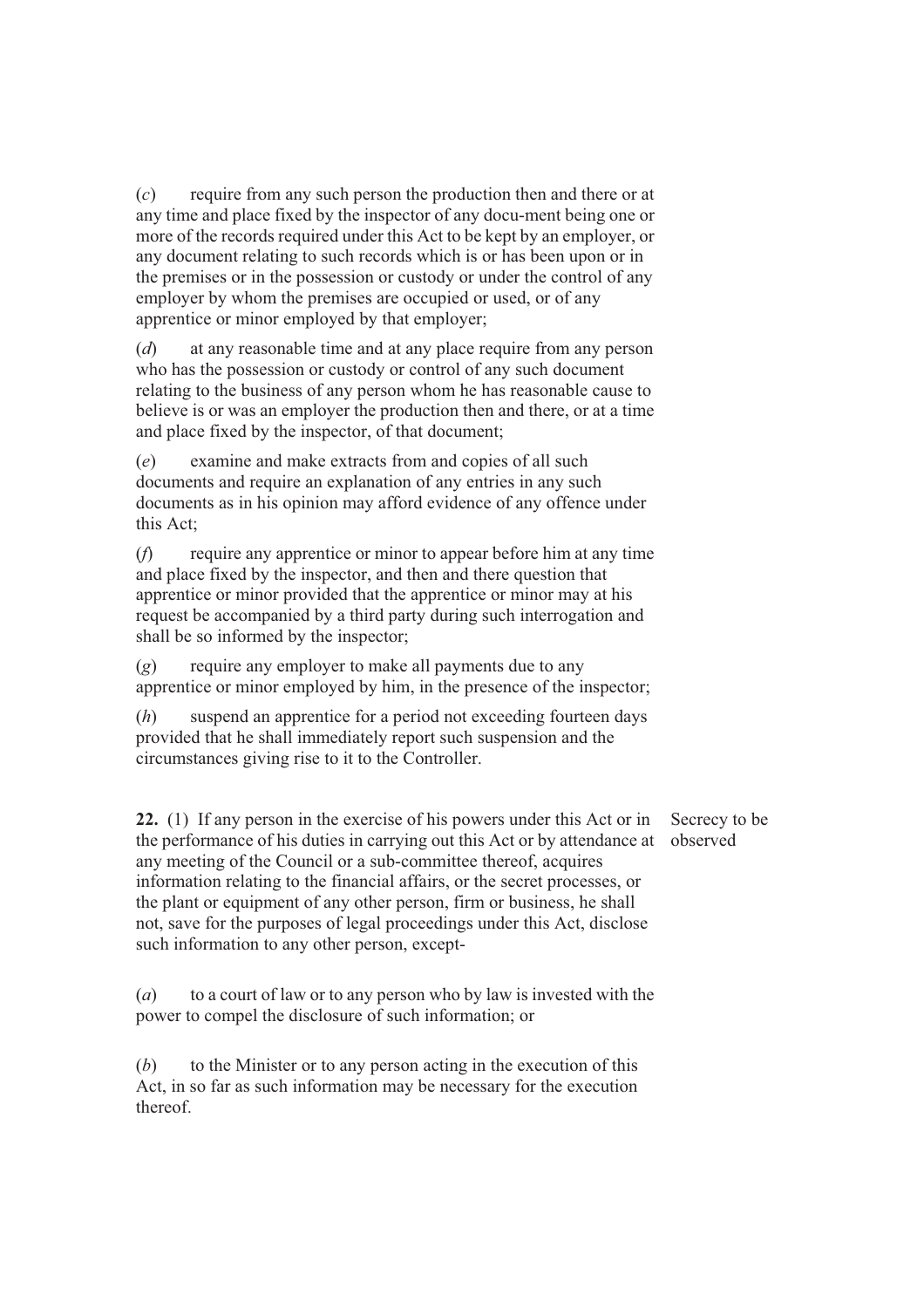(2) Any person who contravenes the provisions of this section shall be guilty of an offence, and shall be liable on conviction to a fine not exceeding three thousand penalty units or to imprisonment for a period not exceeding twelve months, or to both.

(*As amended by Act No.* 13 *of* 1994)

**23.** (1) The Minister may, on the advice of the Council, by statutory instrument, make regulations for all or any of the following purposes: Regulations

(i) the qualifications, including age and educational standard required, for apprenticeship in any designated trade;

(ii) the registration of contracts of apprenticeship and transfers thereof and the notification of the expiration or cancellation of contracts of apprenticeship;

(iii) the rescinding of contracts of apprenticeship;

(iv) records to be kept by employers;

(v) the period of apprenticeship in any designated trade, the reduction in such period which may be allowed, the circumstances in which such reduction may be allowed and the rates according to which wages shall be payable to apprentices in any designated trade;

(vi) the circumstances in which the period of apprenticeship may or shall be extended because of sickness or absence of the apprentice or for other cause;

(vii) the classes which apprentices shall attend and the number of hours per week, whether within or without their ordinary working hours, during which they shall attend such classes;

(viii) the nature and number of the correspondence courses to be followed by apprentices in lieu of or in addition to any classes prescribed under paragraph (vii) and the conditions subject to which such courses may be followed in lieu of classes;

(ix) the practical training which employers shall provide for apprentices in their employ;

 $(x)$  the practical training which may be provided other than by the employer for apprentices in any designated trade;

(xi) the number of efficiency tests, examinations or assessments which apprentices shall undergo from time to time;

(xii) the maximum number of ordinary working hours which apprentices may be required to work during any week or any day and the hours of any day before or after which and the intervals during which no such apprentice may be required to work;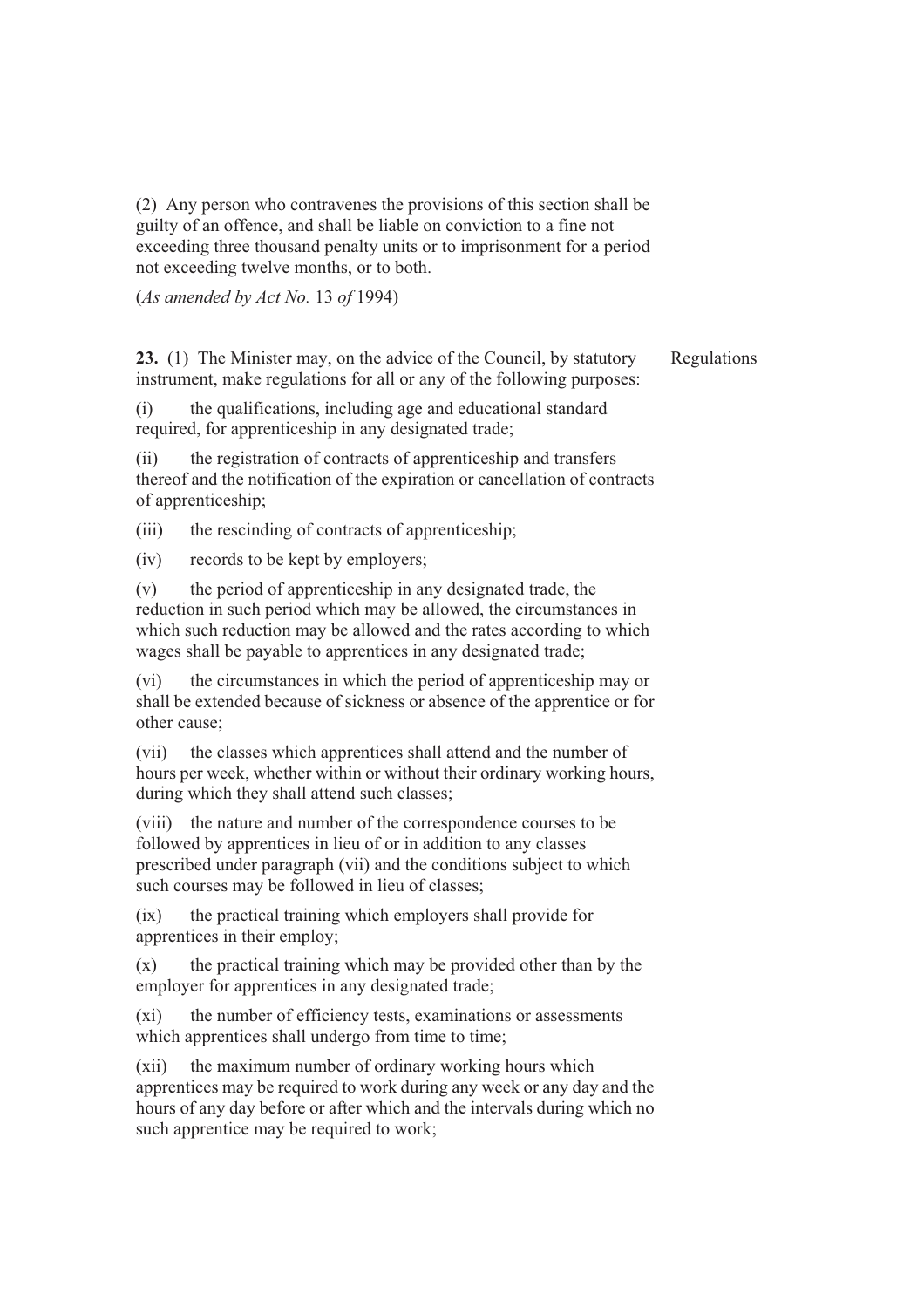(xiii) the maximum period of overtime which an apprentice may be required to work;

(xiv) the number and duration of paid holidays which shall be allowed to apprentices during any year of apprenticeship;

(xv) the circumstances in which employers shall pay the fees in respect of any prescribed technial education classes or courses;

(xvi) the fees payable for hostel accommodation while apprentices attend technical education classes and the manner of making payment;

(xvii) the circumstances in which travelling expenses may be paid for or by apprentices attending technical education classes and the method of payment;

(xviii) the certificates in respect of birth or educational standard which may be demanded in connection with the registration of a contract of apprenticeship;

(xix) the number of apprentices in relation to artisans or other instructors who may be employed in any designated trade;

(xx) the issue of certificates of apprenticeship;

(xxi) the manner and form in which exemptions by the Minister shall be published;

(xxii) the circumstances in which a training levy shall be imposed on employers and the method of collection thereof;

(xxiii) the transfer or loan of apprentices by one employer to another;

(xxiv) the circumstances in which apprentices may be allowed to work short time;

(xxv) the circumstances in which an apprentice may transfer from one designated trade to another designated trade and the manner and consequences of such transfer;

(xxvi) all matters which by this Act are permitted to be prescribed;

(xxvii) generally for the better carrying into effect of the provisions of this Act.

(2) Different conditions of apprenticeship may be prescribed under subsection (1) in respect of different classes of employers or apprentices in different designated trades.

**24.** (*Spent*)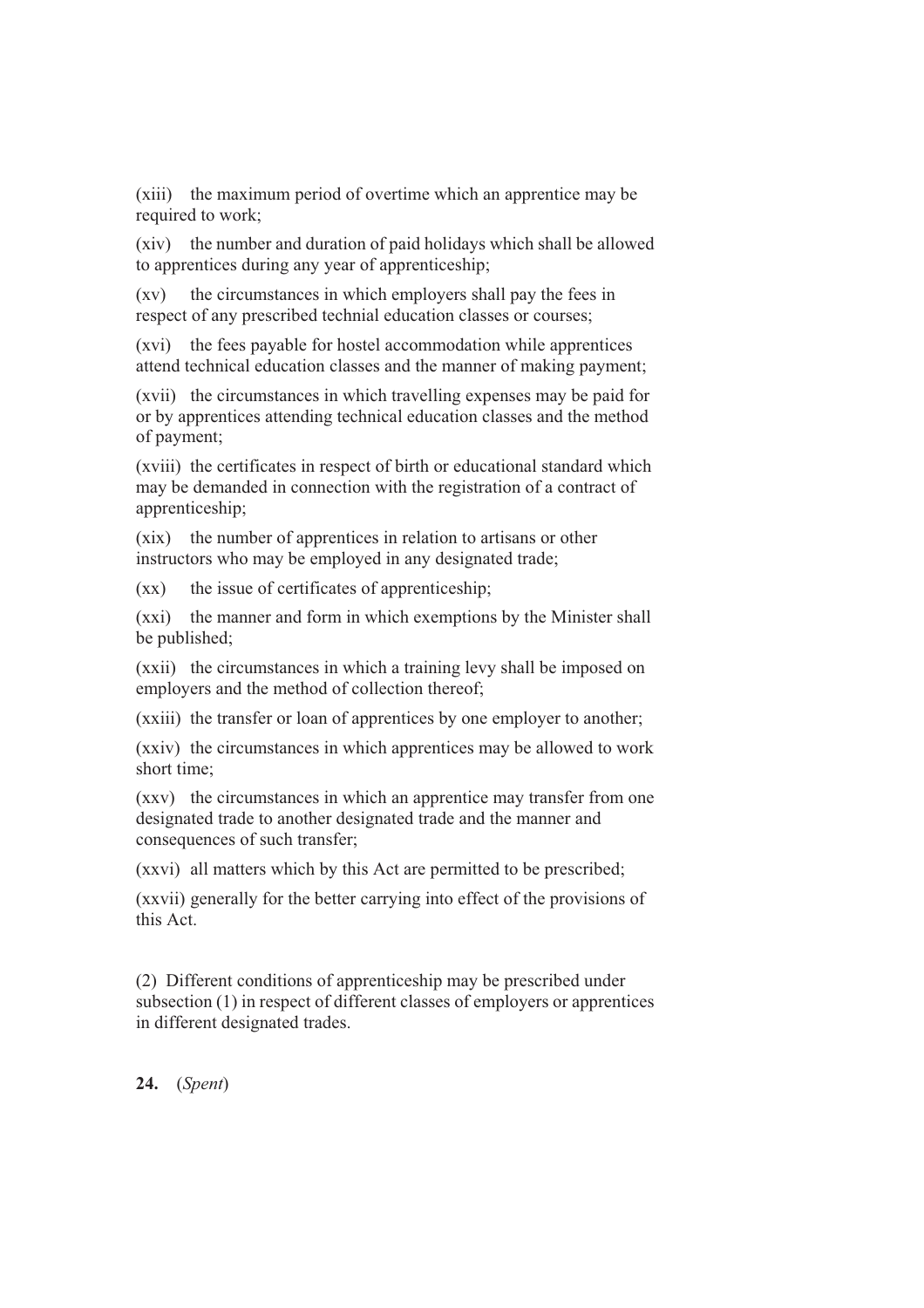**25.** (1) Any employer who contravenes any provision of a contract of apprenticeship or any condition of apprenticeship which is binding upon him shall be guilty of an offence and liable-**Offences** 

(*a*) in the case of an offence under this subsection (which does not consist of the failure to make any payment to an apprentice), to a fine not exceeding one thousand five hundred penalty units or to imprisonment for a period not exceeding six months, or to both;

(*b*) in the case of an offence under this subsection which consists of the failure to make any payment to an apprentice, to a fine not exceeding three thousand penalty units or to imprisonment for a period not exceeding twelve months, or to both.

(2) Any person who-

(*a*) employs a minor contrary to the provisions of section *nine*:

(*b*) fails to lodge a contract within the time provided in subsection (2) of section *twelve*;

(*c*) fails to lodge a contract within the time provided in paragraph (*a*) (i) or (*b*) (i) of section *fourteen*:

(*d*) fails to lodge a contract within the time provided in subsection (7) of section *fifteen*;

(*e*) falsely holds himself out to be an inspector;

(*f*) refuses or fails to answer to the best of his knowledge any question which an inspector has put to him in the exercise of his functions under section *twenty-one*;

(*g*) refuses or fails to comply to the best of his ability with any requirement of an inspector under section *twenty-one*;

(*h*) hinders an inspector in the performance of his functions under section *twenty-one*;

(*i*) fails to comply with any conditions imposed under subsection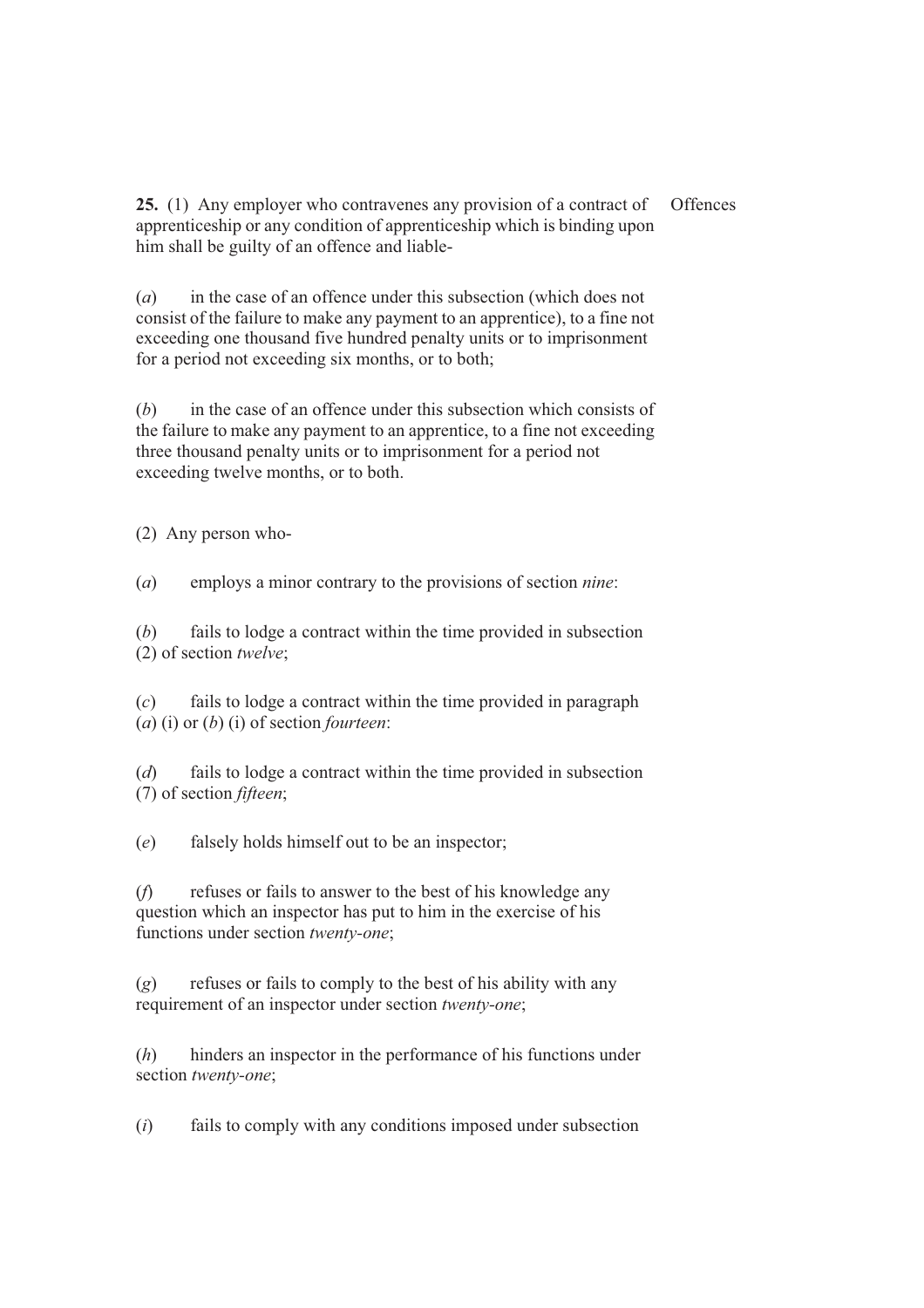(3) of section *twenty-seven*;

(*j*) makes any incorrect statement or entry in any records kept in pursuance of any regulations made under section *twenty-three*, knowing the same to be incorrect;

shall be guilty of an offence and liable on conviction to a fine not exceeding three thousand penalty units, or to imprisonment for a period not exceeding twelve months, or to both.

(*As amended by Act No.* 13 *of* 1994)

**26.** (1) Whenever any manager, agent or employee of any employer does or omits to do any act which it would be an offence under this Act for the employer to do or omit to do, unless it is proved that-

(*a*) in doing or omitting to do that act the manager, agent or employee was acting without the connivance or permission of the employer;

(*b*) all reasonable steps were taken by the employer to prevent any act or omission of the kind in question; and

(*c*) it was not under any condition or in any circumstances within the scope of the authority, or in the course of the employment of the manager, agent or employee to do or omit to do acts, whether lawful or unlawful, of the character of the act or omission charged;

the employer shall be presumed himself to have done or omitted to do that act and be liable to be convicted and sentenced in respect thereof, and the fact that he issued instructions forbidding any act or omission of the kind in question shall not, of itself, be accepted as sufficient proof that he took reasonable steps to prevent the act or omission.

(2) Whenever any manager, agent or employee of any employer does or omits to do any act which it would be an offence under this Act for the employer to do or omit to do, he shall be liable to be convicted and sentenced in respect thereof as if he were the employer.

(3) Any manager, agent or employee may be so convicted and sentenced in addition to the employer.

Acts or omissions by managers, agents or employees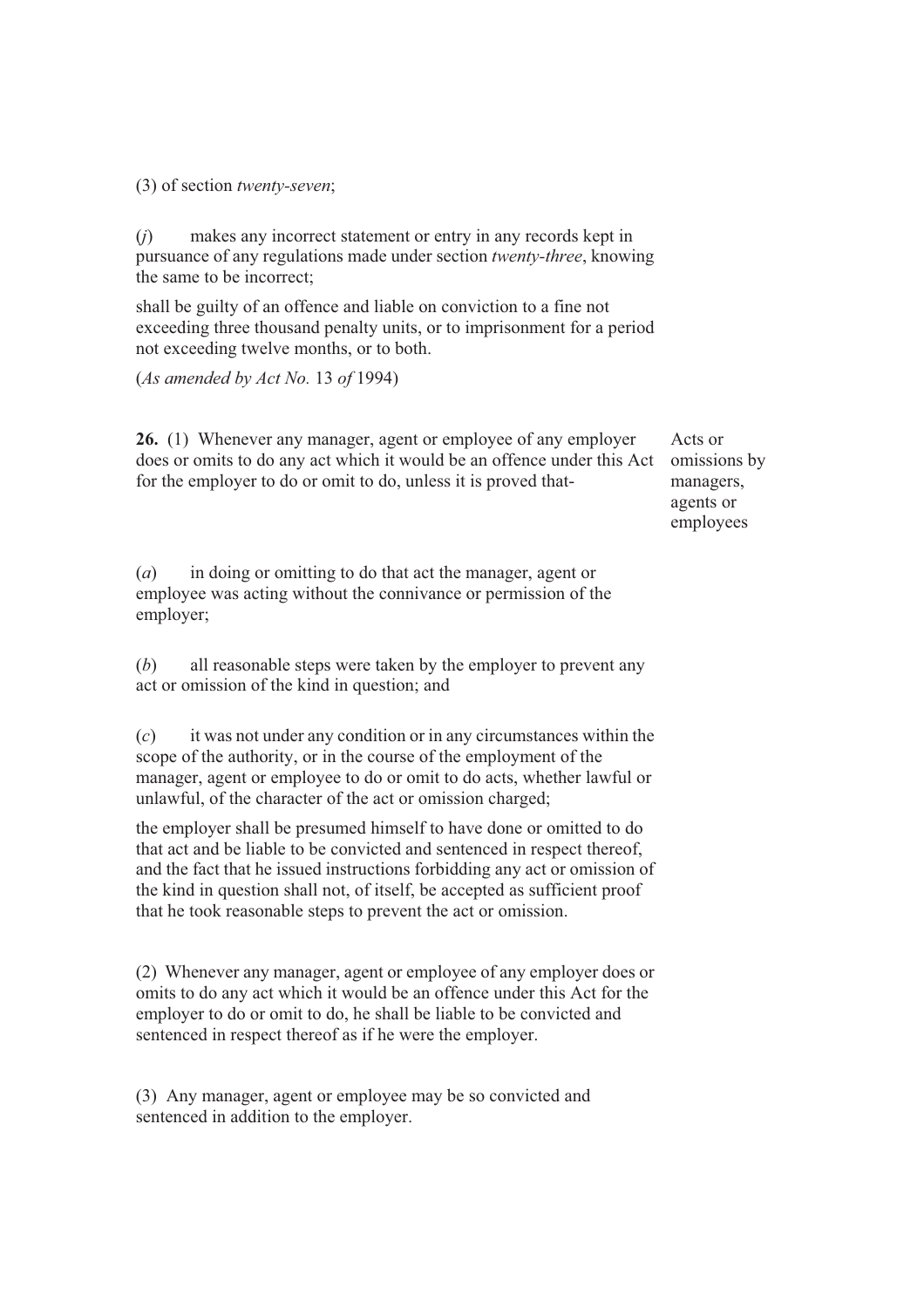**27.** (1) Notwithstanding anything to the contrary in this Act, the Minister may, if in his opinion special circumstances exist which justify exemption, by statutory notice, exempt any class, group, section or type of employers or apprentices specified in the notice, either generally or with such restriction as he may deem fit and subject to any conditions he may impose in the notice, from all or any of the provisions of this Act, or from any condition of apprenticeship, and the Minister may, in so specifying any such class, group, section or type, apply any method of differentiation he may deem advisable, other than differentiation on the grounds of the nationality, colour or religion of the employers or apprentices.

(2) The Minister may in the same manner cancel or amend any notice published under subsection (1).

(3) The Minister may, if in his opinion special circumstances exist which justify exemption, exempt any person, either generally or with such restrictions as he may deem fit, and subject to any conditions he may impose and for such period as he may specify, from all or any of the provisions of this Act, or from any conditions of apprenticeship or from any conditions prescribed in a notice published under subsection (1).

(4) A certificate stating that such exemption has been granted and setting out all the conditions of the exemption shall be signed and issued by the Controller.

(5) Any exemption granted under subsection (3) may at any time be withdrawn at the discretion of the Minister.

**28.** The Apprenticeship Act, Chapter 187 of the 1964 Edition of the Laws (hereinafter in this section referred to as the "former Act") is hereby repealed: Repeal and savings

Provided that-

(i) a Scheduled trade, as defined in the former Act, shall be deemed to be a designated trade for the purposes of this Act, and the provisions of this Act shall apply accordingly;

## Exemption by Minister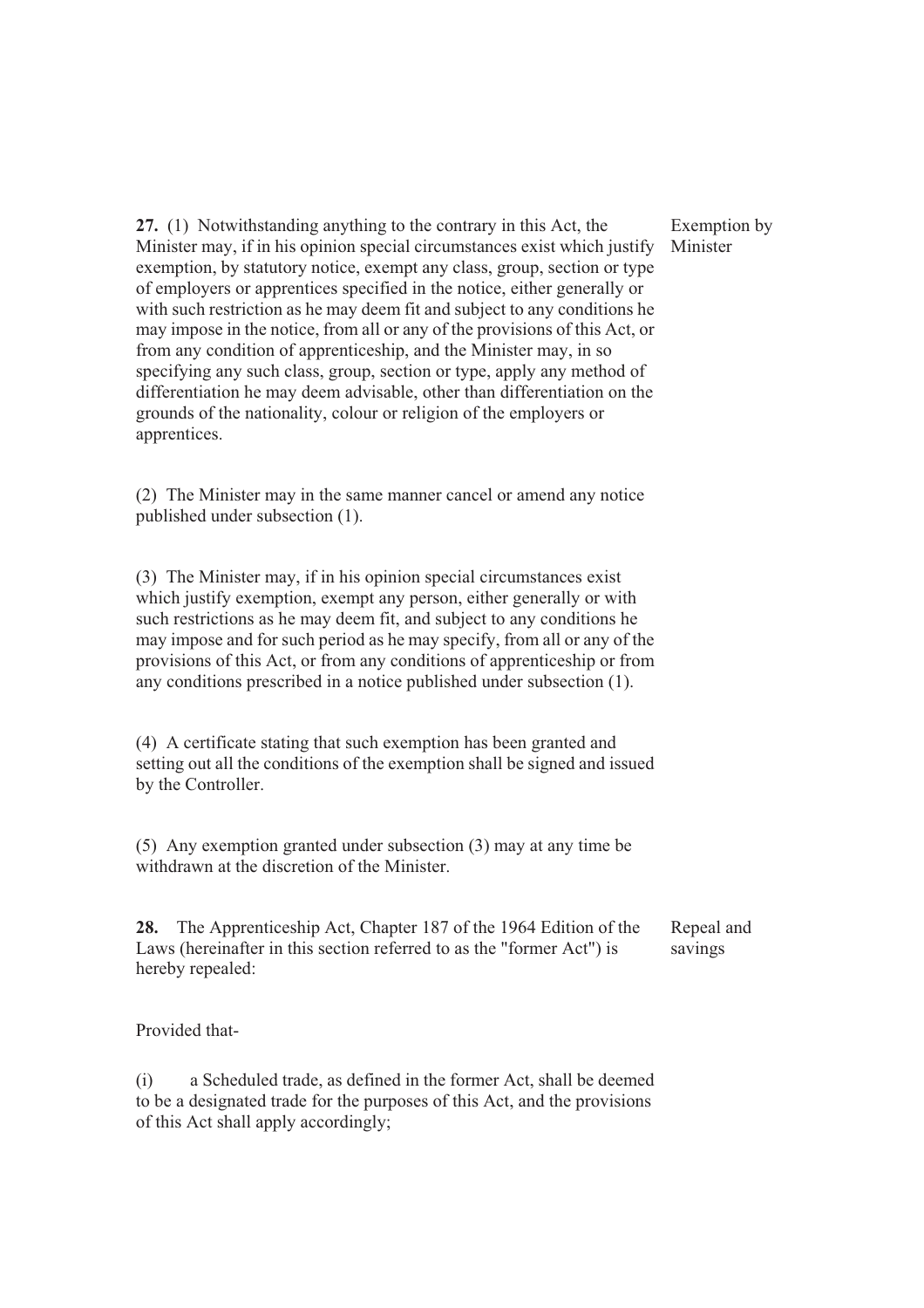(ii) every Scheduled trade, as defined in the former Act, shall be deemed to have been designated by the Minister under and in accordance with the provisions of section *eight* immediately after the commencement of this Act;

(iii) the provisions of paragraph (*a*) (i) of section *fourteen* shall not apply to a written contract of apprenticeship in respect of a Scheduled trade, as defined in the former Act, and the Controller shall register every such contract subsisting immediately after the commencement of this Act, notwithstanding that such contract is not lodged with him in pursuance of the said paragraph.

**SECTIONS 8 AND 28-DESIGNATION OF TRADES** 

**SUBSIDIARY LEGISLATION** 

APPRENTICESHIP

|                         | <b>Notices</b>     |
|-------------------------|--------------------|
| Notices by the Minister | 264 of 1950        |
|                         | 258 of 1951        |
|                         | 006 of 1952        |
|                         | 131 of 1952        |
|                         | 253 of 1952        |
|                         | 143 of 1953        |
|                         | 227 of 1953        |
|                         | 329 of 1954        |
|                         | 189 of 1955        |
|                         | 254 of 1955        |
|                         | 005 of 1957        |
|                         | 038 of 1957        |
|                         | 334 of 1957        |
|                         | 132 of 1958        |
|                         | 008 of 1960        |
|                         | 071 of 1960        |
|                         | 138 of 1961        |
|                         | 193 of 1961        |
|                         | <b>Statutory</b>   |
|                         | <b>Instruments</b> |
|                         | 208 of 1965        |
|                         | 312 of 1965        |
|                         |                    |

*Government*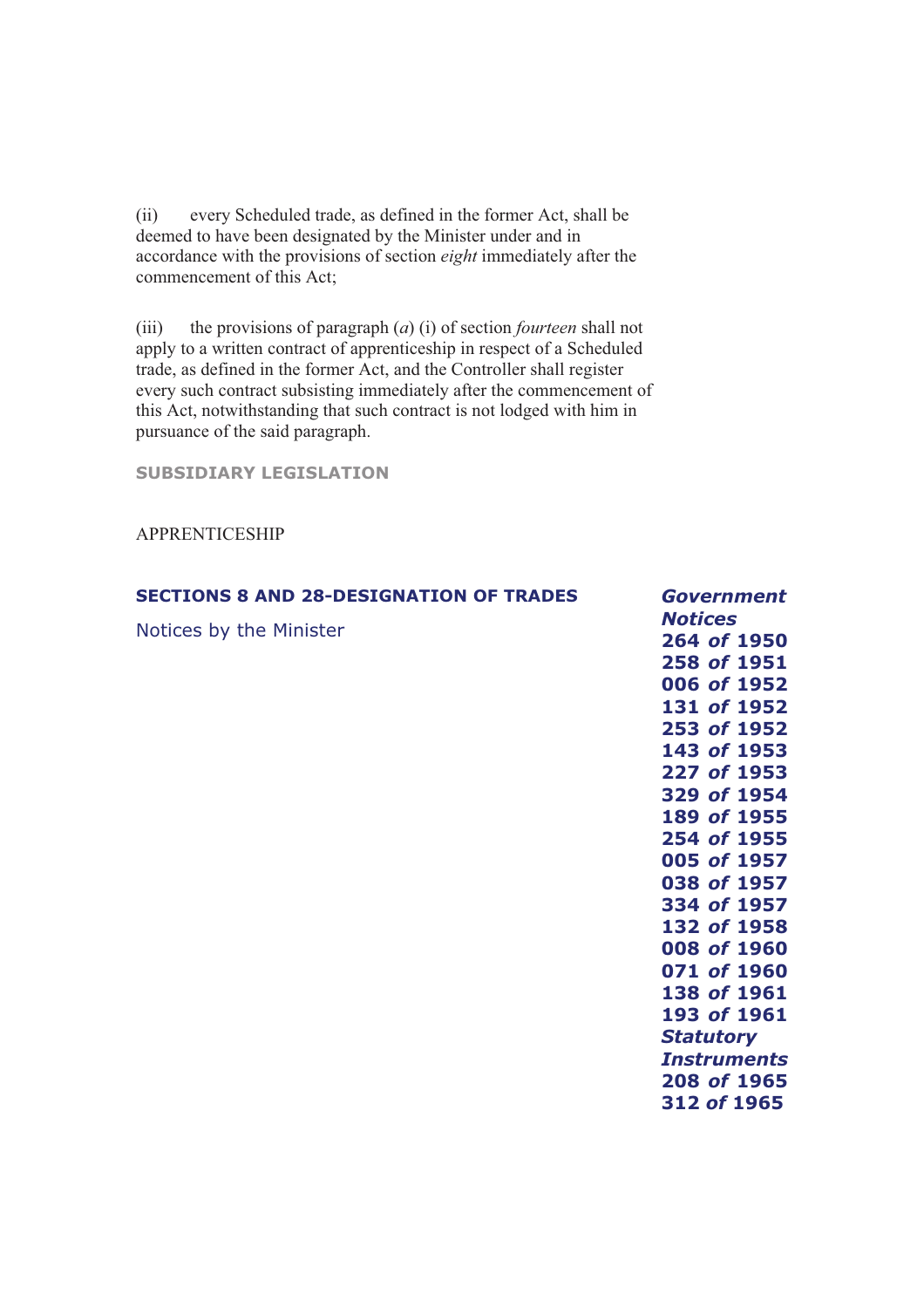| Automobile electrician                |                                                |
|---------------------------------------|------------------------------------------------|
| Automotive fitter\machinist           |                                                |
| Blacksmith                            |                                                |
| Boilermaker                           |                                                |
| Bookbinder                            |                                                |
| Bricklayer                            |                                                |
| Carpenter                             |                                                |
| Coachbuilder (vehicle)                |                                                |
| Compositor in the printing trade      |                                                |
| Diesel fitter                         |                                                |
| Electrician                           |                                                |
| Fitter                                |                                                |
| Fitter and turner                     |                                                |
| Flat stereotyper                      |                                                |
| Instrument mechanic                   |                                                |
| Lead burner                           | In all industries and undertakings, and in the |
| Letterpress machine minder            | service of the Government                      |
| Lithographer                          |                                                |
| Mason                                 |                                                |
| Motor vehicle mechani                 |                                                |
| Moulder                               |                                                |
| Office appliance mechanic             |                                                |
| Painter and signwriter                |                                                |
| Panel beater                          |                                                |
| Patternmaker                          |                                                |
| Plumber                               |                                                |
| Plumber and sheetmetal worke          |                                                |
| Printer's engineer (general)          |                                                |
| Process engraver                      |                                                |
| Radio mechanic                        |                                                |
| Radio serviceman                      |                                                |
| Refrigeration mechanic                |                                                |
| Rigger                                |                                                |
| Rotary stereotyper and machine minder |                                                |
| Saw doctor                            |                                                |
| Sheetmetal worker                     |                                                |
| Shopfitter                            |                                                |
| Signal technician                     |                                                |
| Toolmaker                             |                                                |
| Turner\machinist                      |                                                |
| Welder                                |                                                |
| Woodworking machinist                 |                                                |

SECTION 23-THE APPRENTICESHIP (CONTRACT) *Statutory* REGULATIONS

*Instrument*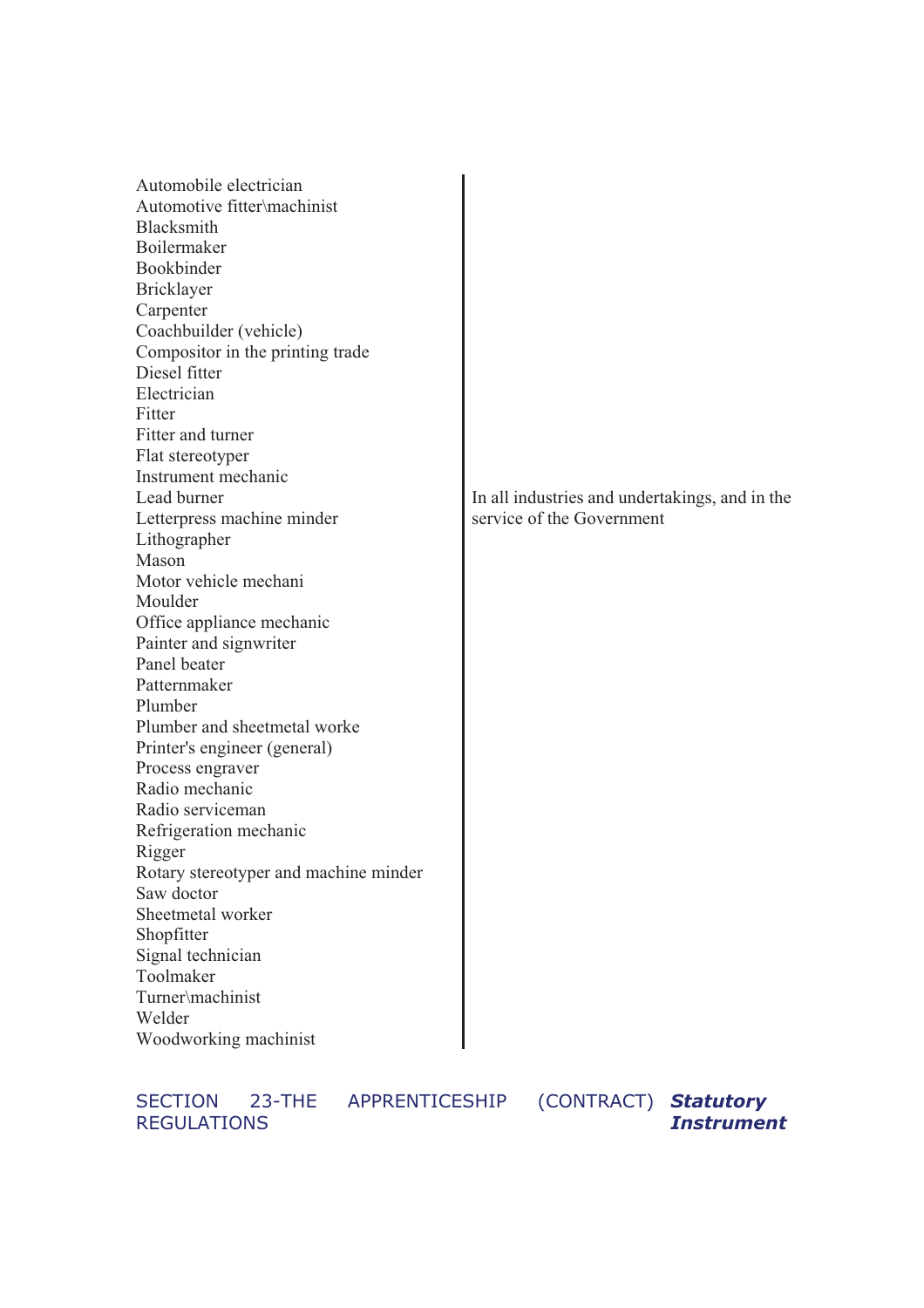| Regulations by the Minister on the advice of the National<br><b>Apprenticeship Council</b>                                                                                                                                                                                                                                       | 311<br>of<br>1965                         |
|----------------------------------------------------------------------------------------------------------------------------------------------------------------------------------------------------------------------------------------------------------------------------------------------------------------------------------|-------------------------------------------|
| These Regulations may be cited as the Apprenticeship (Contract)<br>1.<br>Regulations, and shall be read as one with the Apprenticeship<br>Regulations.                                                                                                                                                                           | Title                                     |
| The educational qualifications required by section <i>eleven</i> of the Act<br>2.<br>of a person wishing to be bound as an apprentice for a trade specified in<br>Column A of the First Schedule shall be those indicated opposite thereto<br>in Column B of the First Schedule.                                                 | Educational<br>qualifications             |
| 3. The minimum age to be attained in accordance with section <i>eleven</i><br>of the Act by a person wishing to be bound as an apprentice in any trade<br>shall be fifteen years.                                                                                                                                                | Minimum age                               |
| The length of the period of apprenticeship required to be served by<br>4.<br>apprentices shall be five years:                                                                                                                                                                                                                    | Length of<br>apprenticeship               |
| Provided that an apprentice who passes a trade test to be set in the fourth<br>year of apprenticeship may have a year of such period of apprenticeship<br>remitted in addition to any remission granted for the passing of<br>recognised examinations coupled with demonstrated<br>ability above average in earlier trade tests. |                                           |
| 5. The form of the certificate of physical fitness required by subsection Certificate of<br>$(1)$ (b) of section <i>eleven</i> of the Act shall be as set out in the Second<br>Schedule.                                                                                                                                         | physical fitness                          |
| The contract of apprenticeship required to be lodged in accordance<br>6.<br>with section twelve of the Act shall be in the form set out in the Third<br>Schedule.                                                                                                                                                                | Form of<br>contract of<br>apprenticeship  |
| The manner of lodging a contract of apprenticeship for registration<br>7.<br>or for registration of a transfer of the contract of apprenticeship shall be-<br>by delivery by hand to the Controller at his office within usual<br>(a)                                                                                            | Lodging<br>contracts of<br>apprenticeship |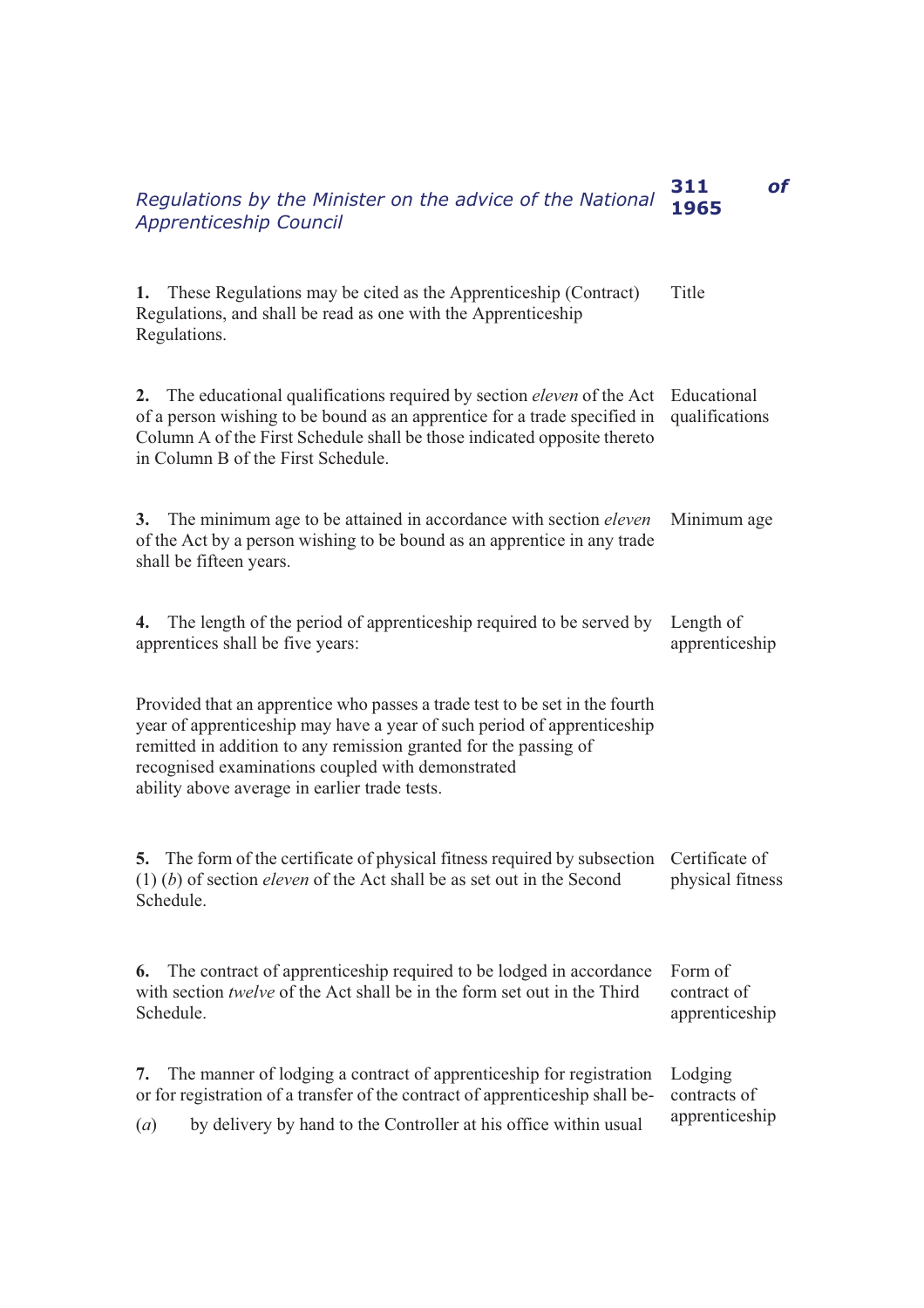office hours; or

(*b*) by posting by prepaid registered post an envelope containing the contract addressed to the Controller.

# **FIRST SCHEDULE**

| (Regulation 2)<br>Column A               |                      | Column B                                                                                                   |
|------------------------------------------|----------------------|------------------------------------------------------------------------------------------------------------|
| <b>Designated Trade</b>                  |                      | <b>Educational Qualifications</b>                                                                          |
| Automobile electrician                   |                      | Form II with passes in English, Mathematics<br>and any two other subjects.                                 |
| Automotive fitter\machinist              |                      | Form II with passes in English, Mathematics<br><br>and any two other subjects.                             |
| Blacksmith<br>$\ddot{\phantom{a}}$       |                      | Grade VII, average rating C.                                                                               |
| Boilermaker                              |                      | Form II with passes in English, Mathematics<br>and any two other subjects.                                 |
| Bookbinder<br>$\dddot{\phantom{1}}$      | $\ddot{\phantom{a}}$ | Form II with passes in English, Mathematics<br>and any other two subjects.                                 |
| <b>Bricklayer</b><br>$\ddotsc$           |                      | Grade VII, average rating C.                                                                               |
| Carpenter<br>$\ddot{\phantom{a}}$        |                      | Grade VII, average rating C.                                                                               |
| Coachbuilder (vehicle)                   | $\ddot{\phantom{a}}$ | Form II with passes in English, Mathematics<br>and any two other subjects.                                 |
| Compositor in the printing               | $\ddotsc$            | Form II with passes in English, Mathematics<br>trade and any two other subjects.                           |
| Diesel fitter<br>$\dddot{\phantom{0}}$   |                      | Form II with passes in English, Mathematics<br>and any two other subjects.                                 |
| Electrician                              | $\ddot{\phantom{a}}$ | Form II with passes in English, Mathematics<br>and any two other subjects.                                 |
| Fitter                                   |                      | Form II with passes in English, Mathematics<br>and any two other subjects.                                 |
| Fitter and turner                        |                      |                                                                                                            |
| Flat stereotyper<br>$\ddot{\phantom{a}}$ |                      | Form II with passes in English, Mathematics<br>and any two other subjects.                                 |
| Instrument mechanic                      | $\ddot{\phantom{a}}$ | Form II with passes in English, Mathematics<br>and any two other subjects.                                 |
| Lead burner                              |                      | Grade VII, average rating C.                                                                               |
| Letterpress machine minder               |                      | Form II with passes in English, Mathematics<br>$\overline{\phantom{a}}$<br>and any two other subjects.     |
| Lithographer                             |                      | Form II with passes in English, Mathematics<br>and any two other subjects.                                 |
| Mason<br>Motor vehicle mechanic          | $\ddot{\phantom{0}}$ | Grade VII, average rating C.<br>Form II with passes in English, Mathematics<br>and any two other subjects. |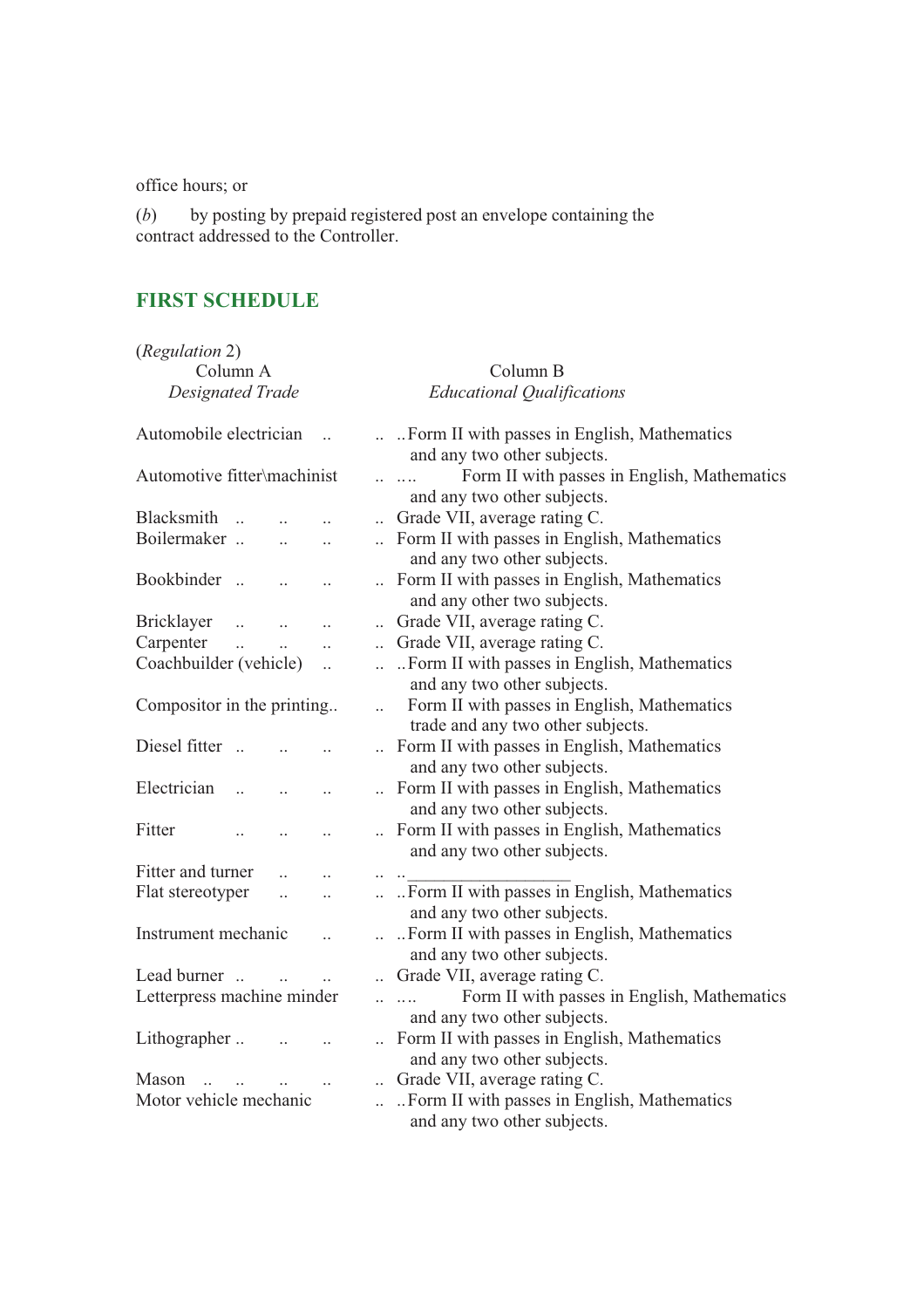| Moulder                                                      |                      | Grade VII, average rating C.                                               |  |
|--------------------------------------------------------------|----------------------|----------------------------------------------------------------------------|--|
| Office appliance mechanic                                    | $\ddotsc$            | Form II with passes in English, Mathematics<br>and any two other subjects. |  |
| Painter and signwriter                                       | $\ddot{\phantom{0}}$ | Grade VII, average rating C.                                               |  |
| Panel beater<br>$\ddot{\phantom{a}}$<br>$\ddot{\phantom{a}}$ | $\ddot{\phantom{0}}$ | Grade VII, average rating C.                                               |  |
| Patternmaker<br>$\ddot{\phantom{0}}$                         |                      | Form II with passes in English, Mathematics                                |  |
|                                                              |                      | and any two other subjects.                                                |  |
| Plumber                                                      |                      | Grade VII, average rating C.                                               |  |
| Plumber and sheetmetal worker.                               |                      |                                                                            |  |
| Printer's engineer (general)                                 |                      | Form II with passes in English, Mathematics                                |  |
|                                                              |                      | and any two other subjects.                                                |  |
| Process engraver                                             |                      | Form II with passes in English, Mathematics                                |  |
|                                                              |                      | and any two other subjects.                                                |  |
| Radio Mechanic                                               |                      | Form II with passes in English, Mathematics                                |  |
|                                                              |                      | and any two other subjects.                                                |  |
| Radio serviceman                                             |                      |                                                                            |  |
| Refrigeration mechanic<br>$\ddot{\cdot}$                     |                      | Form II with passes in English, Mathematics                                |  |
|                                                              |                      | and any two other subjects.                                                |  |
| Rigger                                                       |                      | Grade VII, average rating C.                                               |  |
| Rotary stereotyper and machine minder                        |                      | Form II with passes in English,                                            |  |
| Mathematics                                                  |                      |                                                                            |  |
|                                                              |                      | and any two other subjects.                                                |  |
| Saw doctor                                                   |                      |                                                                            |  |
| Sheetmetal worker<br>$\ddot{\phantom{a}}$                    |                      | Form II with passes in English, Mathematics                                |  |
|                                                              |                      | and any two other subjects.                                                |  |
| Shopfitter<br>$\dddot{\phantom{0}}$<br>$\ddot{\phantom{a}}$  |                      | Grade VII, average rating C.                                               |  |
| Signal technician.<br>$\ddot{\phantom{a}}$                   | $\ddotsc$            | Form II with passes in English, Mathematics                                |  |
|                                                              |                      | and any two other subjects.                                                |  |
| Toolmaker<br>$\sim$                                          |                      | Form II with passes in English, Mathematics                                |  |
|                                                              |                      | and any two other subjects.                                                |  |
| Turner\machinist                                             |                      | Form II with passes in English, Mathematics                                |  |
|                                                              |                      | and any two other subjects.                                                |  |
| Welder                                                       |                      | Grade VII, average rating C.                                               |  |
| Woodworking machinist                                        |                      | Grade VII, average rating C.                                               |  |

# **SECOND SCHEDULE**

(*Regulation* 5)

CERTIFICATE OF PHYSICAL FITNESS

I certify that I have examined.................................... ........................................................... (*name*)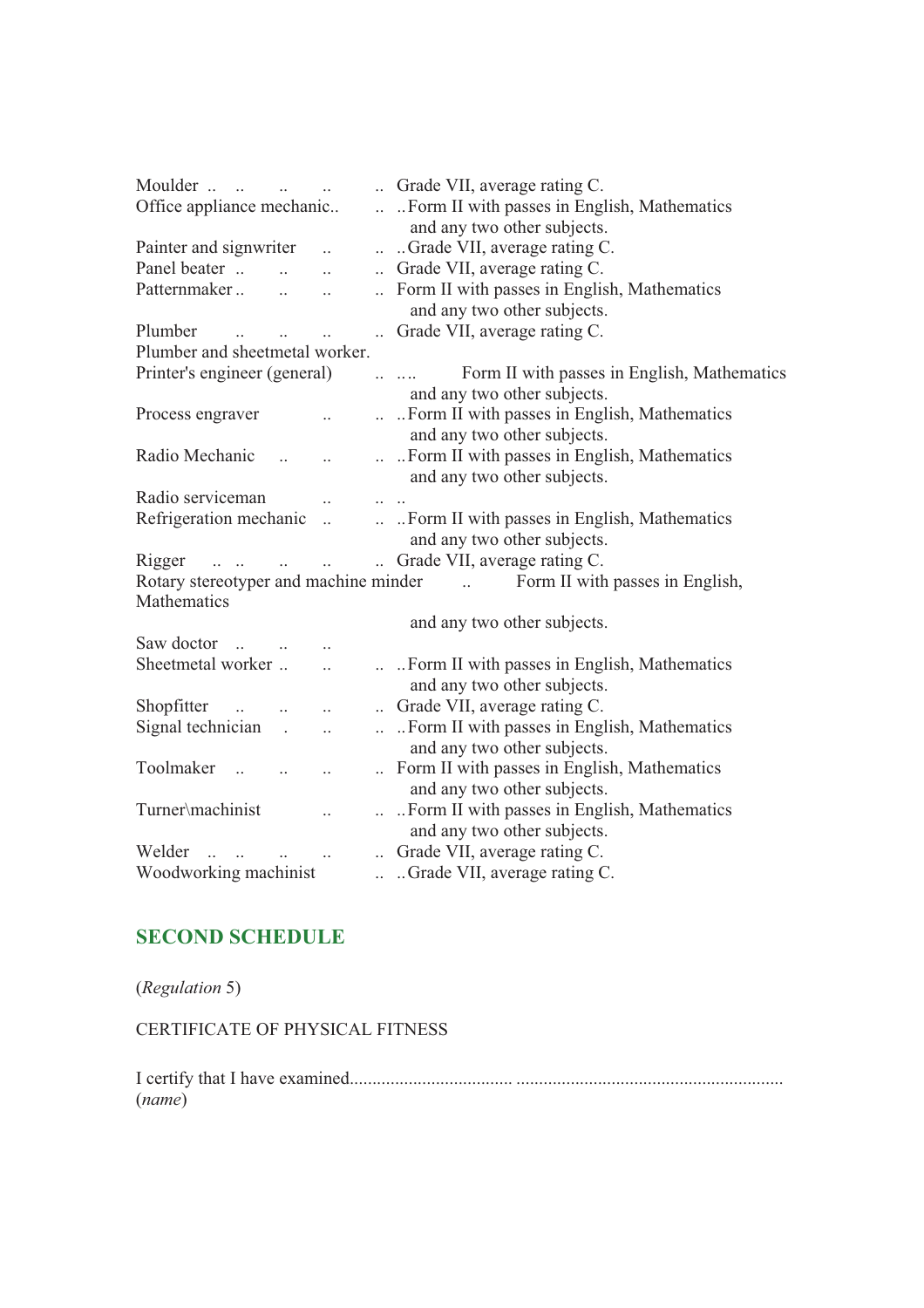and have found him to be physically fit to be employed as an apprentice..................

| (Trade) |                             |
|---------|-----------------------------|
|         | <b>Medical Practitioner</b> |
|         |                             |

# **THIRD SCHEDULE**

(*Regulation* 6)

ARTICLES OF APPRENTICESHIP

| (hereinafter called "the Guardian") of the third part. |  |
|--------------------------------------------------------|--|

WHEREAS:

1. The Apprentice has attained the age of fifteen years;

2. The Apprentice has been examined by a medical practitioner lawfully registered in Zambia and certified b practitioner to be of a sufficient standard of physical fitness to perform the work of the trade to which he is b

3. The Apprentice has attained the prescribed educational standard;

NOW THIS CONTRACT WITNESSETH as follows:

1. The Apprentice of his own free will and with the consent of the Guardian testified by the latter's execution hereby agrees:

(*a*) To bind himself apprentice to the Employer in the trade or occupation of ..................................................................................................... for the period of apprenticeship of five yea from the ....................................... day of .........................................., 19......... unless the said period shall be s determined or reduced.

(*b*) To serve faithfully, honestly and diligently the Employer and to obey all lawful and reasonable command requirements of the Employer or those duly placed in authority over him.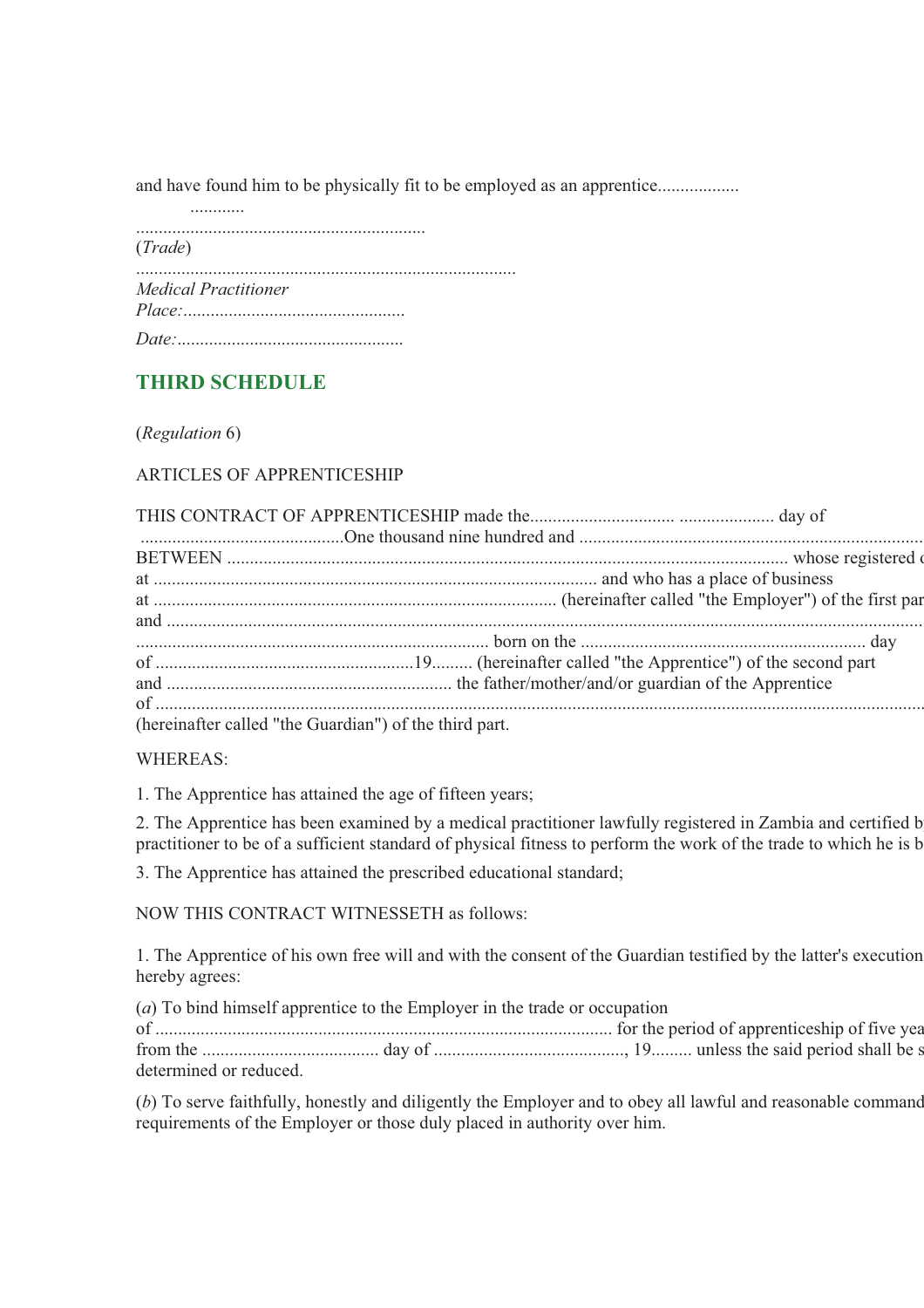(*c*) Not to disclose or communicate to any person whomsoever any information relating to the business of the

(*d*) Not to be interested directly or indirectly, either as paid agent or servant, in any business or undertaking o the Employer, and not to absent himself except in the event of sickness from his employment without permis

(*e*) To attend such courses and classes as he may be directed to attend pursuant to regulations made under the Act.

(*f*) To reside if so required by the Employer in such accommodation as may be provided by the Employer or b other institution where a course of instruction is conducted and to abide by all rules and regulations made by authority over such accommodation.

2. The Employer hereby agrees with the Guardian and with the Apprentice and each of them severally as foll

(*a*) To receive and allow to continue the Apprentice as his apprentice during the period of apprenticeship unl period shall be sooner lawfully determined or reduced and during the said period to teach the Apprentice or c Apprentice to be taught the trade or occupation of ................................................ and to provide suitable and experience and training in every part of the trade to which the Apprentice is bound.

(*b*) To pay to the Apprentice during the said period such wages as may be prescribed by regulations made un Apprenticeship Act.

3. It is further mutually agreed by and between all the parties hereto as follows:

(*a*) This contract of apprenticeship may with the mutual consent of all parties be transferred to another emplo trade provided that the Controller consents to such transfer and such transfer shall be effected by executing th annexed to this contract by all necessary parties.

(*b*) If the Employer is satisfied that the Apprentice has committed a serious breach of the terms of this contra condition of apprenticeship, he may forthwith suspend the Apprentice and shall within three days report the m Controller of Apprenticeship.

(*c*) If the Employer shall commit any serious breach of the terms of this contract, the Apprentice may with the Guardian report the matter to the Controller.

(*d*) Where for any reason beyond his control the Employer is unable to provide the Apprentice with work or the full period of his ordinary working hours, the Employer may with the written approval of the Controller e Apprentice on short-time or lend his services to another employer for such period or periods and upon such c wages and otherwise as may be determined by the Controller.

IN WITNESS whereof the contracting parties hereto have hereunder set their hands this ................................. of ..........................................................., 19......

| AS WITNESSES: |                        |
|---------------|------------------------|
|               | behalf of the Employer |
|               |                        |
|               | Signed by the said     |
|               | Guardian               |
|               |                        |
|               | Signed by the said     |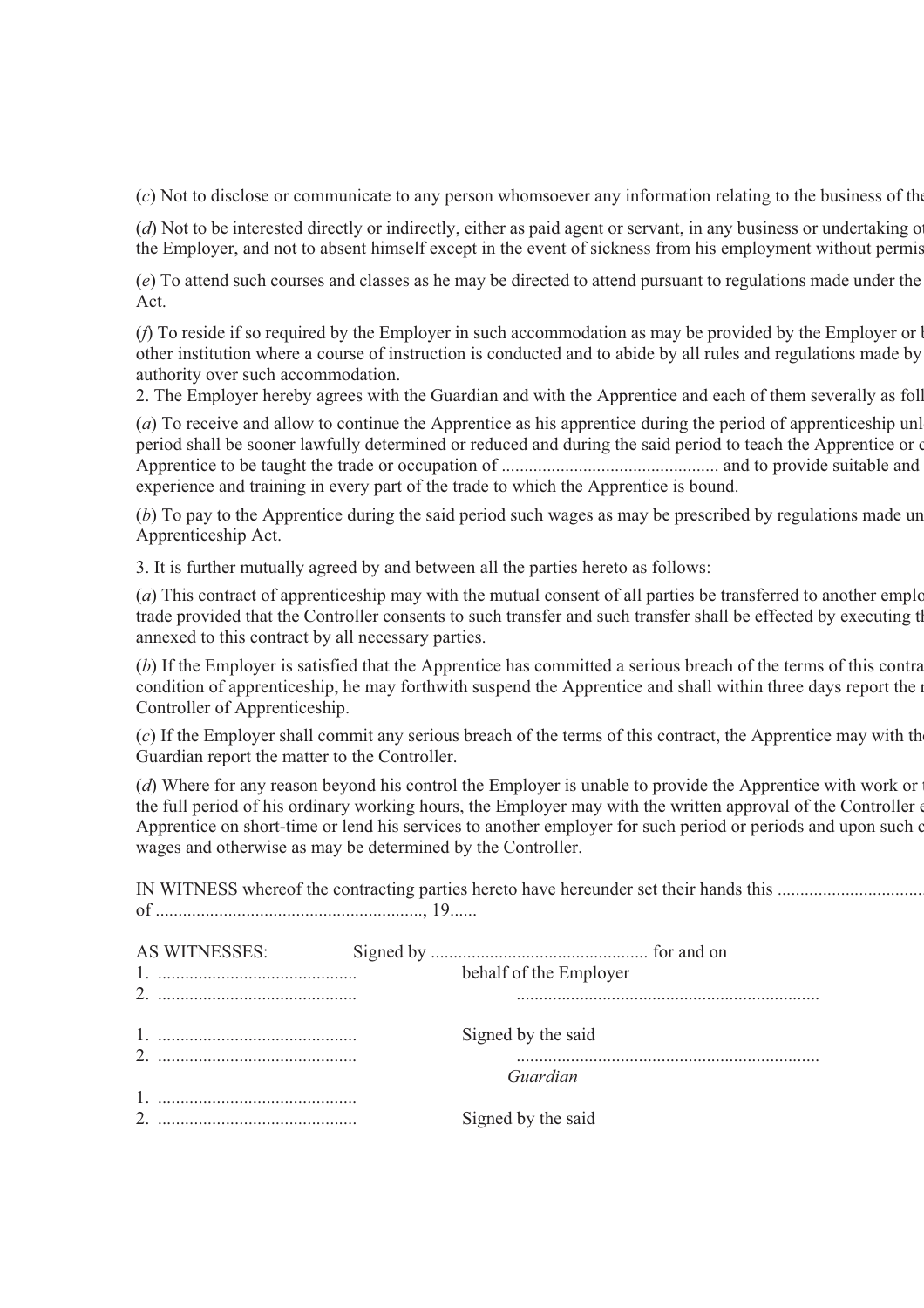|                                      | Apprentice                                   |  |
|--------------------------------------|----------------------------------------------|--|
| $19$                                 |                                              |  |
|                                      | Controller of Apprenticeship                 |  |
| DETAILS OF EXAMINATIONS PASSED       |                                              |  |
| Title of Examination Date of passing | Signature of Controller of<br>Apprenticeship |  |

#### DETAILS OF SPECIALISED TRAINING UNDERTAKEN

| <b>Branch of trade</b> |                | Length of period of Signature of Controller ofx |
|------------------------|----------------|-------------------------------------------------|
|                        | specialisation | Apprenticeship                                  |
|                        |                | Seal of Controller of                           |
|                        |                | Apprenticeship                                  |

#### **DEDUCTIONS**

*Deduction Granted Reason for Deduction Signature of Controller of Apprenticeship*

#### TRANSFER OF CONTRACT

| WHEREAS it is agreed, with the consent of the Controller to transfer the rights and |  |  |  |  |
|-------------------------------------------------------------------------------------|--|--|--|--|
|                                                                                     |  |  |  |  |
|                                                                                     |  |  |  |  |
|                                                                                     |  |  |  |  |
| "the Transferee");                                                                  |  |  |  |  |

NOW this Agreement witnesseth as follows:

1. The Employer hereby transfers and assigns the within contract of apprenticeship and all his interest therein and the benefit of all covenants therein to the Transferee for all the residue now unexpired of the within stated period of apprenticeship.

2. The Transferee covenants with the Employer, the Guardian and the Apprentice and each of them severally as follows:

(*a*) to take the Apprentice as his apprentice for the now unexpired residue of the within stated period of apprenticeship unless the said apprenticeship shall be sooner lawfully determined or reduced;

(*b*) that he will observe and perform all the covenants in the within contract of apprenticeship contained on the part of the Employer to be observed and performed in like manner as if he the Transferee were therein named instead of the Employer and will keep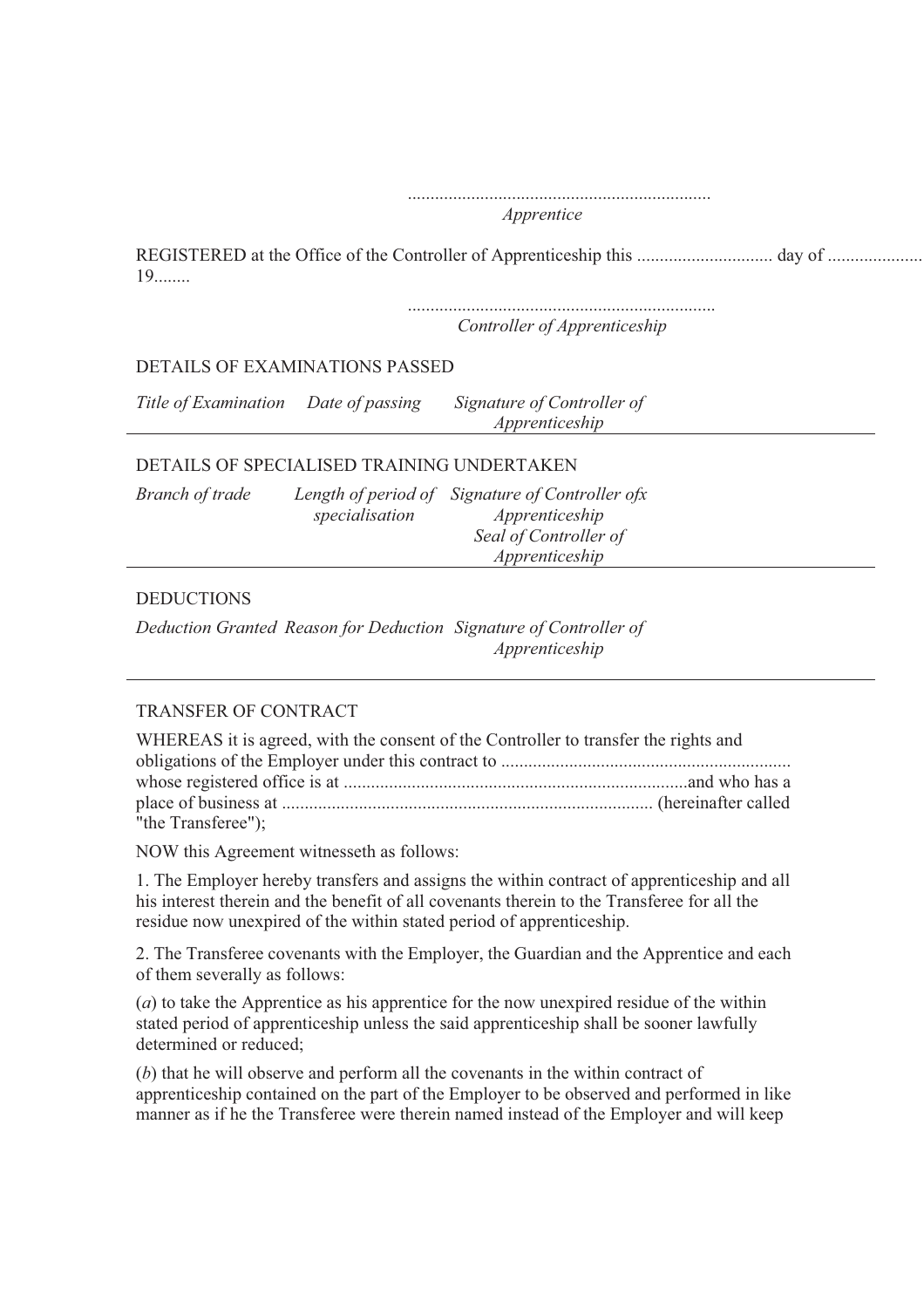the Employer indemnified accordingly.

3. The Guardian and the Apprentice severally covenant with the said Transferee as follows:

(*a*) that the Apprentice will serve the Transferee as his apprentice in the within stated trade or occupation for the now unexpired residue of the within stated period of apprenticeship unless the said apprenticeship shall be sooner lawfully determined or reduced;

(*b*) that they and each of them will observe and perform all the covenants in the within contract of apprenticeship contained and on their part to be observed in all respects as if the Transferee were therein named instead of the Employer.

IN WITNESS WHEREOF the parties hereto have hereunder set their hands this ................................................day of ..........................................................., 19...... AS WITNESSES: Signed by ................................................ for and on 1. ............................................ behalf of the Employer 2. ............................................ ................................................................... *Employer* 1. ............................................ Signed by the said 2. ............................................ ................................................................... *Guardian* 1. ............................................ Signed by the said 2. ............................................ ................................................................... *Apprentice* 1. ............................................ Signed by the said 2. ............................................ ................................................................... *Transferee* TRANSFER registered at the Office of the Controller of Apprenticeship this ......................................... day of ..................................................., 19........ ................................................................... *Controller of Apprenticeship* 

RESCISSION OF CONTRACT

This contract was, in terms of section 17 (1) of the Apprenticeship Act, rescinded as from the...............................................day of........................................................19.........

> ................................................................... *Controller of Apprenticeship*